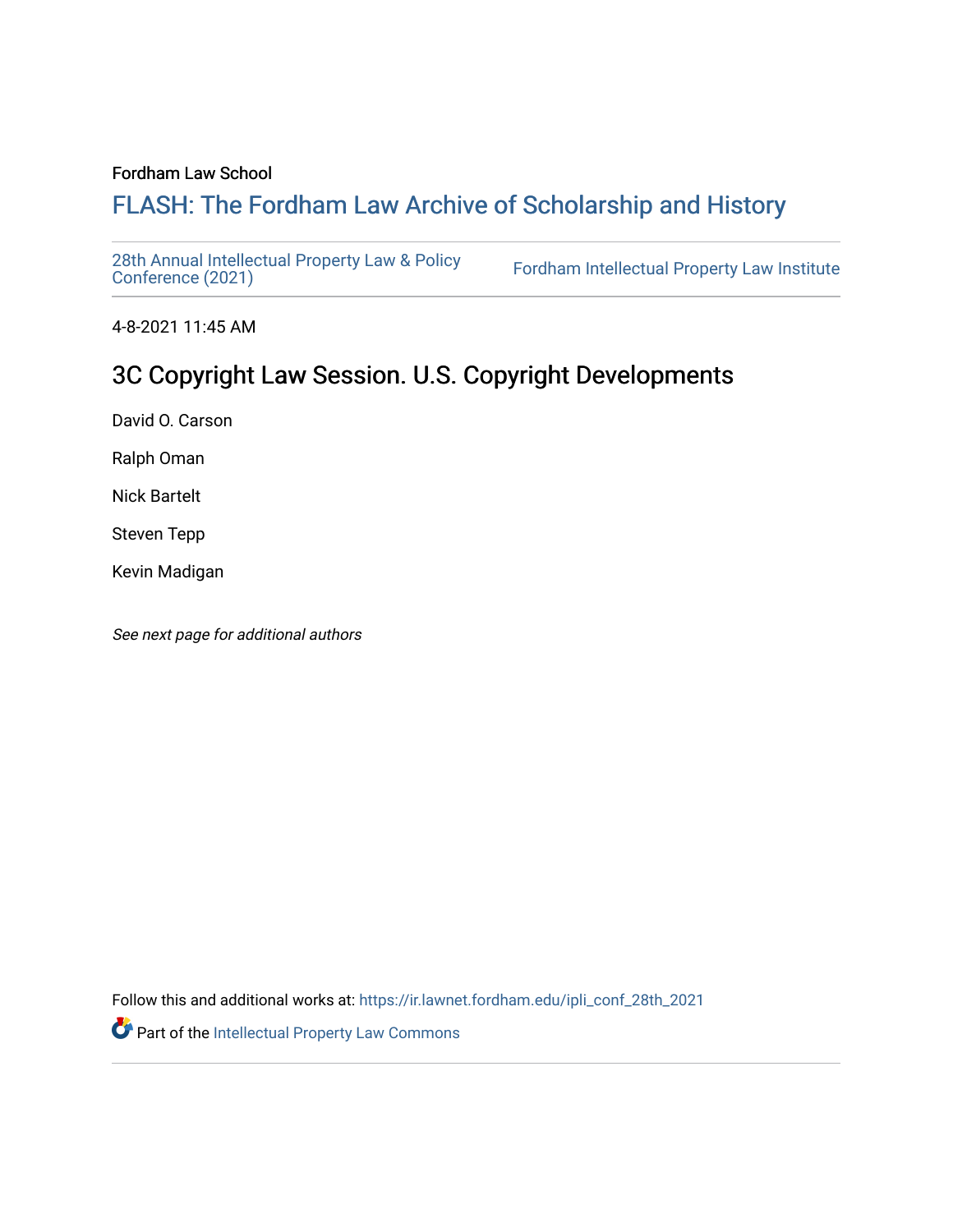## Authors

David O. Carson, Ralph Oman, Nick Bartelt, Steven Tepp, Kevin Madigan, Robert J. Bernstein, and Jonathan Band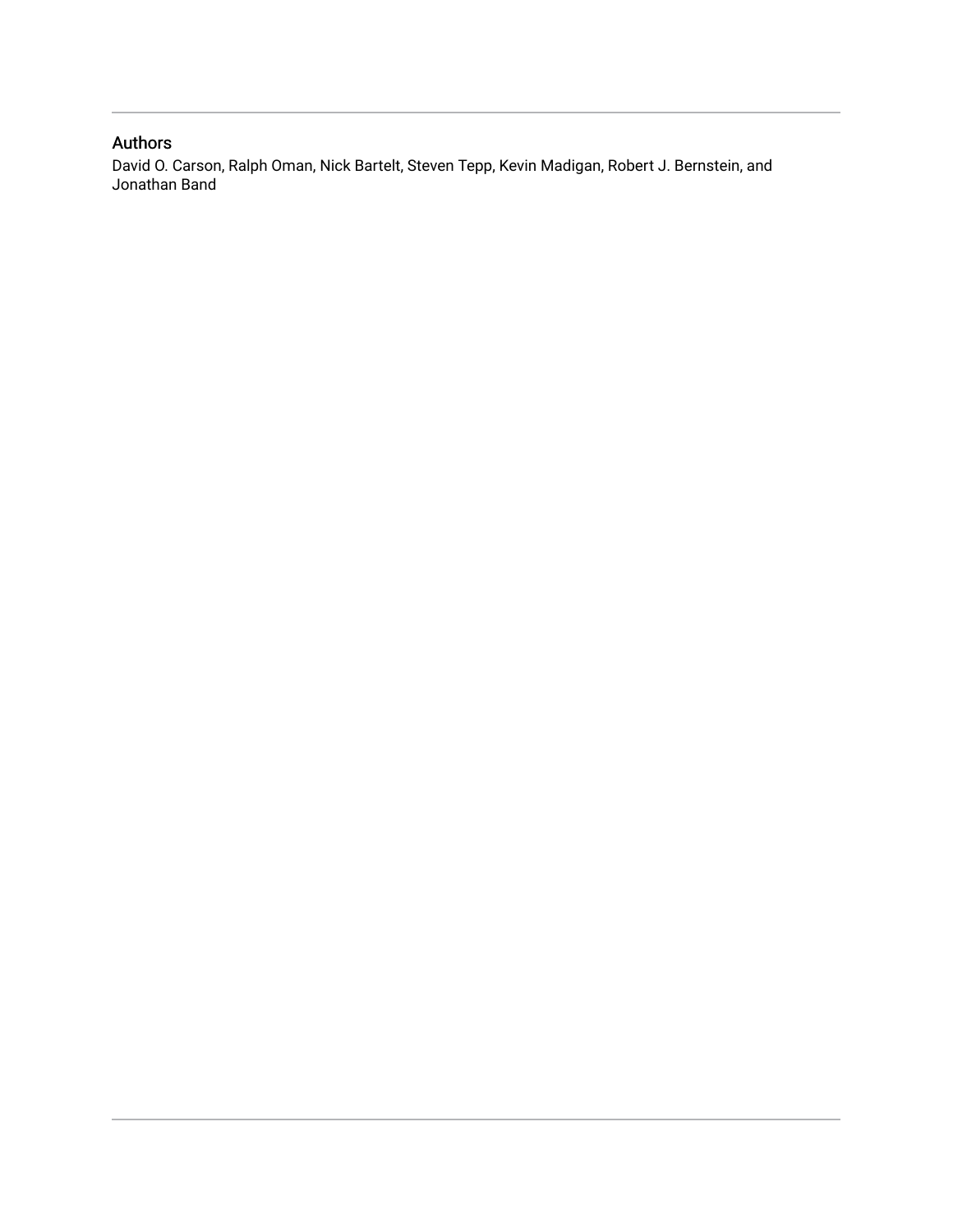## **Emily C. & John E. Hansen Intellectual Property Institute**

## **TWENTY-EIGHTH ANNUAL CONFERENCE INTERNATIONAL INTELLECTUAL PROPERTY LAW & POLICY**

*Thursday, April 8, 2021 – 11:45 a.m.*

## **SESSION 3: COPYRIGHT LAW** *3C. U.S. Copyright Developments*

*Moderator:* **David O. Carson** *U.S. Patent and Trademark Office, Alexandria*

*Speakers***:**

### **Ralph Oman**

*The George Washington University Law School, Washington, D.C. State Immunity from Monetary Damages for Copyright Infringement: Is the 14th Amendment Poised to Outflank the 11th Amendment Defense?*

## **Nick Bartelt**

*U.S. Copyright Office, Washington, D.C. A Fair Use Update: Embedding, Tattoos, Experimenting, and Seuss*

### **Steven Tepp**

*Sentinel Worldwide, Washington, D.C. Google v. Oracle: Cheat Code vs. Declaring Code*

## **Kevin Madigan**

*Copyright Alliance, Washington, D.C. Copyright Small Claims and Closing the Streaming Loophole: An Overview of the PLSA and CASE Act*

*Panelists***:**

**Robert J. Bernstein** *Law Office of Robert J. Bernstein, New York*

## **Jonathan Band**

*Jonathan Band PLLC, Washington, D.C.* 

\* \* \*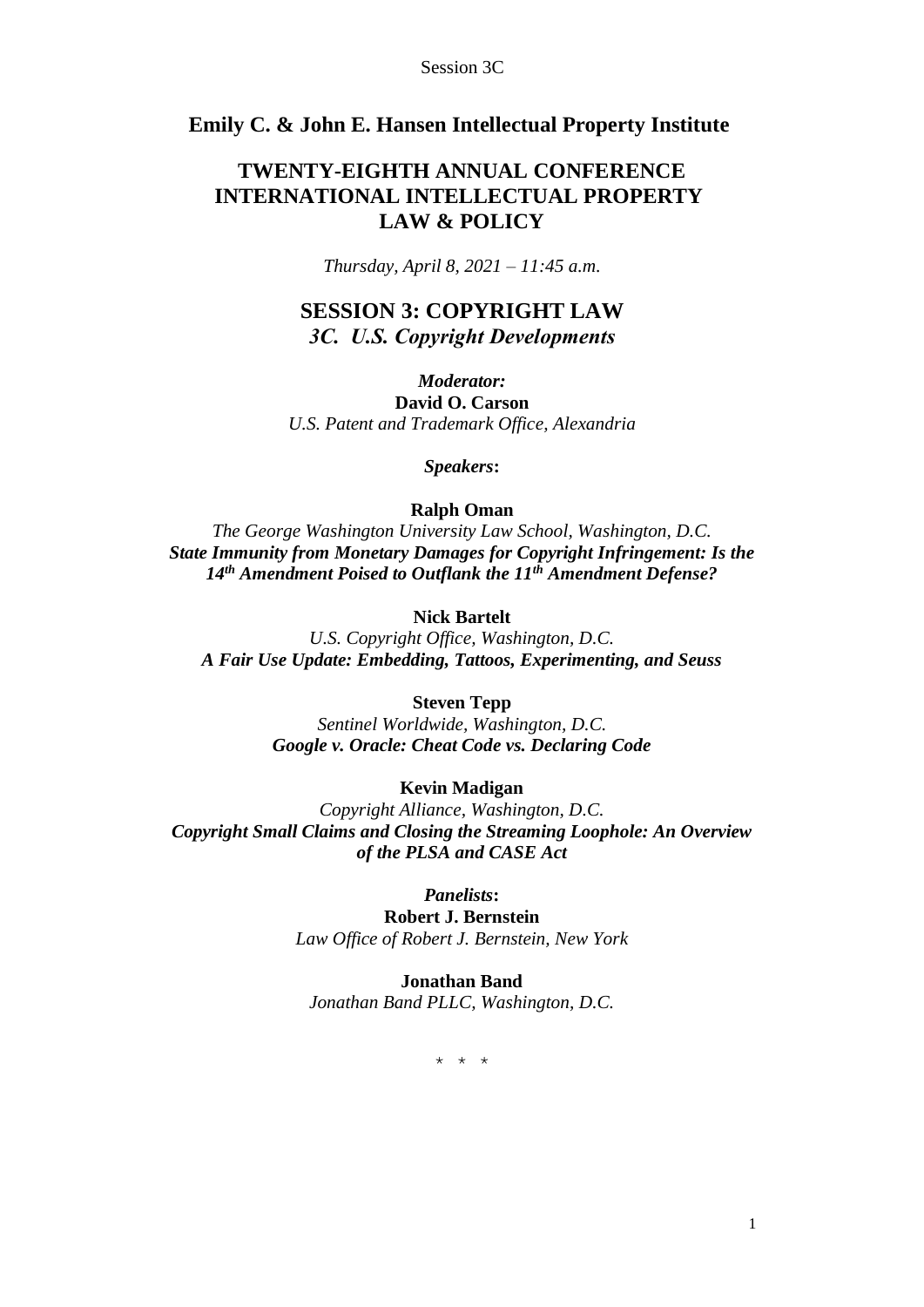RALPH OMAN: I'm talking about *Allen v. Cooper*,<sup>1</sup> the state sovereign immunity case. Last year the Supreme Court held in that case that the Copyright Remedy Clarification Act<sup>2</sup> (CRCA), which we enacted in 1990, failed to abrogate some of the Eleventh Amendment<sup>3</sup> prohibition on suits for monetary damages against states. The Court looked at the legislative record on which Congress relied and found that Congress did not have enough evidence – evidence of widespread, willful, or recurring state infringement to justify the abrogation of state immunity for all copyright cases across the board.

The Court said that that remedy which had been adopted by the CRCA is not, in its words, "congruent and proportional"<sup>4</sup> to the nature of the wrong. Many commentators, including some famous treatise writers in fact, criticized the holding, saying it reflected a lack of respect for the predictive judgment of Congress. They had held hearings, they had talked to the experts, they had touched all the bases, but that was insufficient to satisfy the Supreme Court.

Even so, the authors are now stuck with the holding. The Eleventh Amendment trumps the CRCA. The Constitution prevails over the statute. You may remember that Mr. Allen is a videographer who shot incredible underwater footage of the salvaging of the sunken flagship of Blackbeard the Pirate, named (for copyright purposes) appropriately, *Queen Anne's Revenge*, which Blackbeard had seized from the French. Mr. Allen risked his life and a part of his fortune, in creating these videos in the stormy and murky waters of the Atlantic off the coast of North Carolina.

Almost immediately after he shot those videos, state officials infringed Mr. Allen's work willfully, repeatedly, and physically by posting all of them on the North Carolina website. The North Carolina Legislature even passed a law effectively confiscating Mr. Allen's copyright in the videos, which they called "Blackbeard's Law."<sup>5</sup> Talk about willful infringement, that is an excellent example. Mr. Allen sued the Governor of North Carolina under the CRCA. The district court found that the Eleventh Amendment barred money damages and dismissed the suit.<sup>6</sup> The Fourth Circuit affirmed that decision.<sup>7</sup> Then, as we know, Supreme Court affirmed 9-0. The case is now back in the Eastern District of North Carolina on a motion to reconsider.

The briefs cite two major changes in the law as justification for reconsideration by the court. The first one is a recent Supreme Court decision, Knick v. Township of Scott,<sup>8</sup> in which the Supreme Court held that the federal taking claim under the Constitution can go directly to federal court without exhausting state remedies—very important. Second, the new legal theory focused on the Court's decision in *Allen v. Cooper*, which, as I said earlier, limited the reach of the CRCA on which Mr. Allen had relied in his original lawsuit. This time, Mr. Allen is not relying on the CRCA. Instead, he's relying on the Fourteenth Amendment to the Constitution, which is subsequent to and

<sup>1</sup> Allen v. Cooper, 140 S. Ct. 994 (2020).

<sup>&</sup>lt;sup>2</sup> Copyright Remedy Clarification Act, Pub. L. No. 101-553, 104 Stat. 2749, 17 U.S.C.

<sup>§ 511(</sup>a), *invalidated by* Allen v. Cooper, 140 S. Ct. 994 (2020).

<sup>3</sup> U.S. CONST. amend. XI.

<sup>4</sup> *Allen*, 140 S. Ct. at 1004.

<sup>5</sup> N.C. GEN.STAT. § 121-25 (b).

<sup>6</sup> Allen v. Cooper, 244 F. Supp. 3d 525, 545 (E.D.N.C. 2017), *rev'd and remanded*, 895 F.3d 337 (4th Cir. 2018), aff'd, 140 S. Ct. 994 (2020).

<sup>7</sup> Allen v. Cooper, 895 F.3d 337, 344 (4th Cir. 2018), *aff'd*, 140 S. Ct. 994 (2020).

<sup>8</sup> Knick v. Twp. of Scott, Pennsylvania, 139 S. Ct. 2162 (2019).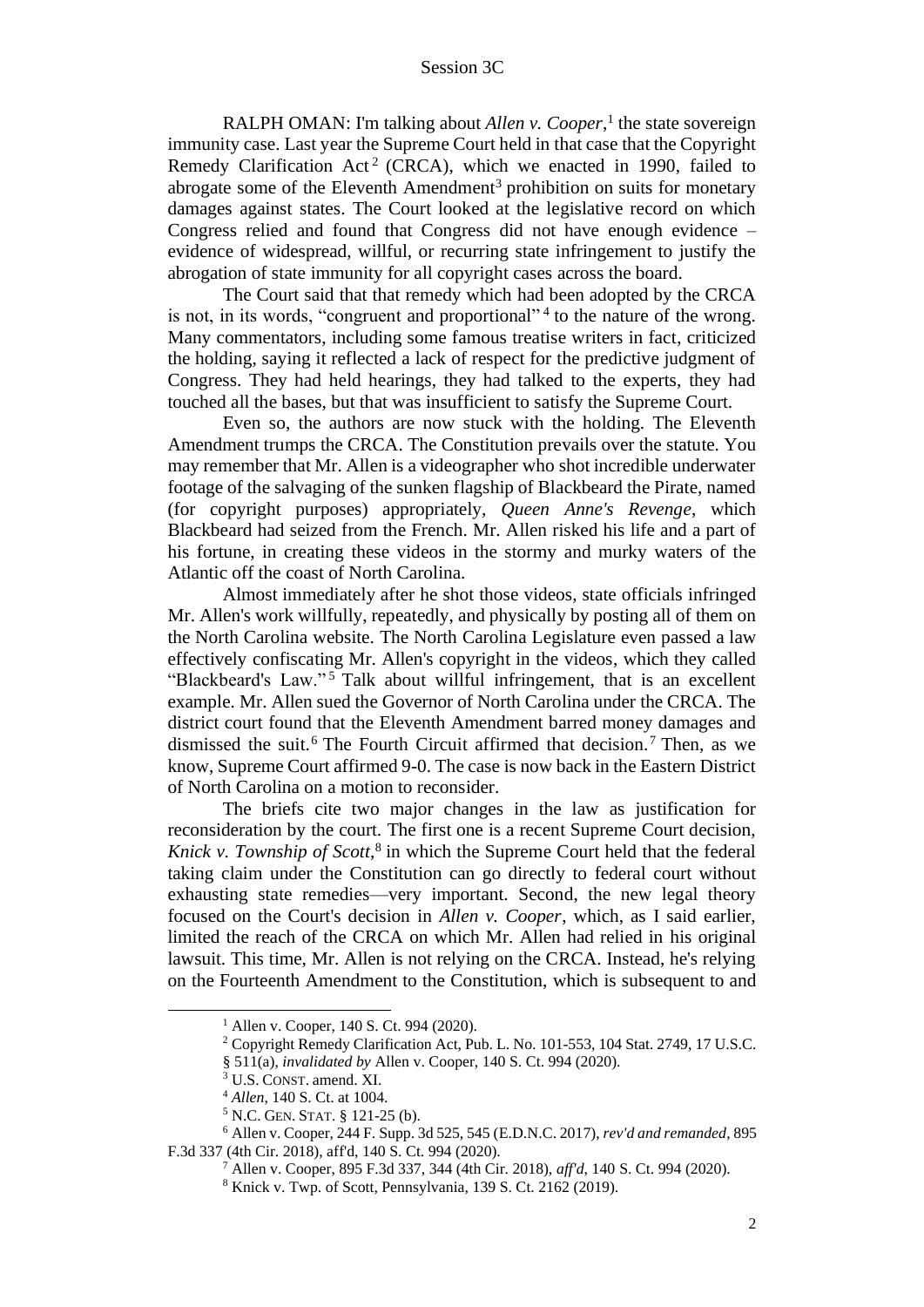presumably prevails over the Eleventh Amendment. The Fourteenth Amendment prohibits the taking of property without due process of law. Also, as Mr. Allen argues, it prohibits the taking of property without just compensation.

The district court decision is due soon and it will have a bearing on possible renewed efforts in Congress to resolve the issue legislatively. Congress has already asked the Copyright Office to revisit the issue and write a report based on new marketplace realities, and on its evaluation of the magnitude of the problem of state copyright infringement in the digital age. That's the question. Will this new approach succeed, and will it let authors pierce the Eleventh Amendment to sue and collect money damages from a state that infringes? I expect that the Copyright Office study will have many more examples of willful infringement by the states than the two examples that we came up with in 1988. In 1988, the states all assumed that they were liable for monetary damages, and they acted accordingly. That changed with the various Supreme Court Eleventh Amendment cases. Since the states thought they were liable for monetary damages, they took copyright very seriously. When they thought they were no longer liable, they took it less seriously. Training programs suffered. They relied less frequently on the copyright experts in their bureaucracies. They relied less on expert advice from law firms. The big change is the digital technology, which makes copying fast, easy, and cheap. Back in 1988, many of the states never responded to our questionnaires. With the higher profile of copyright today, I predict that most of them will respond to inquiries from the Copyright Office, or else we'll send the new Register of Copyrights after them. Shira Perlmutter can be very persuasive.

Also, the only two cases of willful infringement the court pointed to from the 1988 report will be seen for what they were – the tip of the iceberg. Even back then, it was an inaccurate reflection of reality. In fact, most copyright cases, especially those involving state universities, turned out to be settled rather than pursued in litigation. The study of the case law would not reveal those examples. That's the basis of it. I gave you a status report and I suspect that maybe next year me or someone else will give you the final word. Thank you very much, David.

DAVID CARSON: My apologies for my late arrival; I had some technical difficulties. Let me just step back for a minute and give you the overview and then we'll get into a couple of questions for Ralph. As you know, Ralph has already addressed the first issue, but it's one of about four issues we're going to be talking about, depending on how you want to carve them up. The overview is that it's been a pretty momentous year in copyright. We've had more legislative activity than usual and there have been significant developments in the courts, as we all well know and as we're all about to hear.

On Monday, we got a decision in what was billed as the copyright case of the century. Later on in this panel, maybe we'll answer the question whether it lived up to its billing. We've already talked about the aftermath of *Allen v. Cooper*, and we're going to have a little bit of discussion on that in a moment. Then we're going to talk about some developments in fair use case law, which will be a little teaser before we hear about what the Supreme Court did in its recent fair use decision in *Google v. Oracle*. 9

<sup>9</sup> Google LLC v. Oracle Am., Inc., 141 S. Ct. 1183 (2021).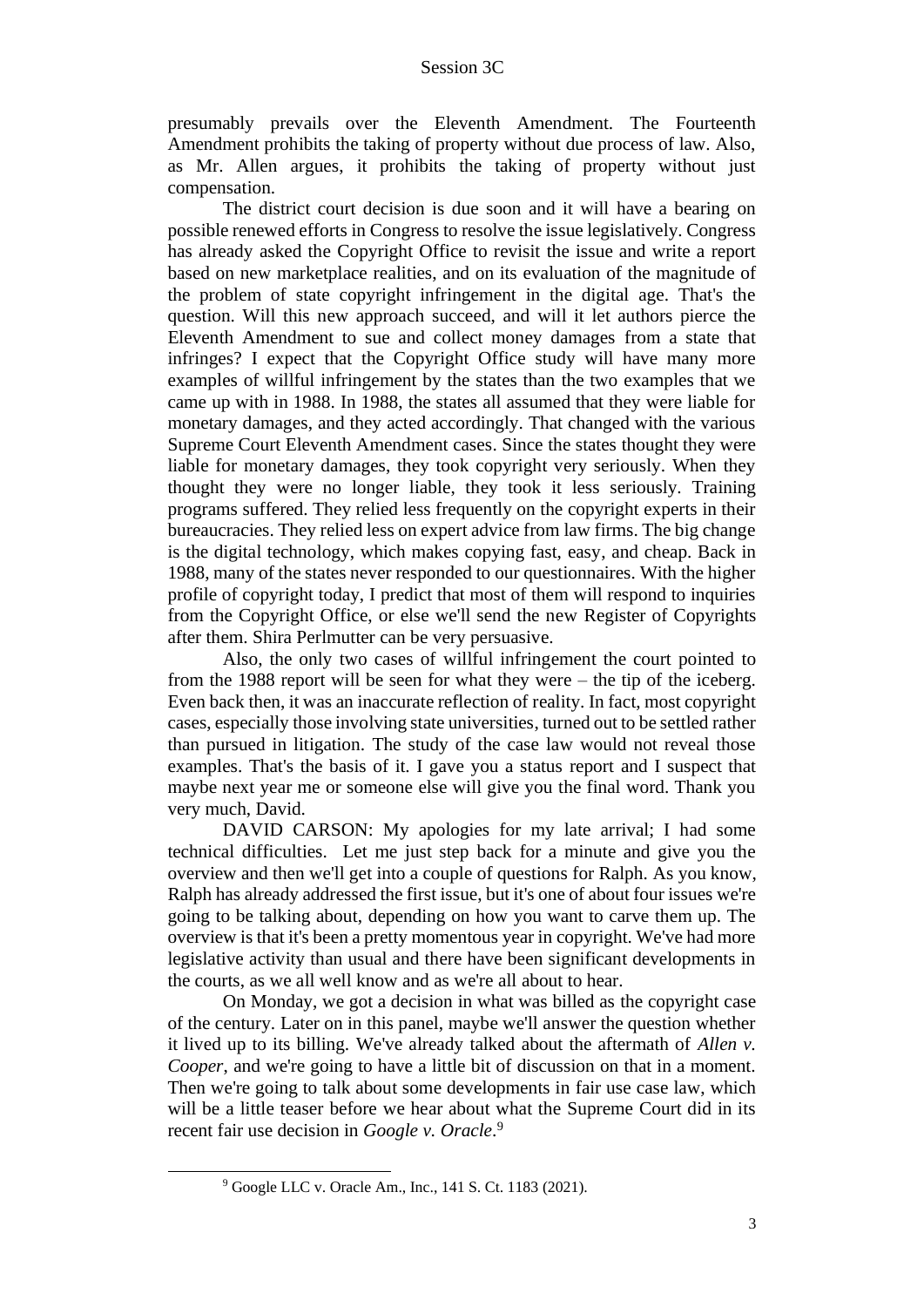We're then going to hear about two significant copyright statutes enacted by Congress at the end of the year, addressing issues that have been on Congress's agenda for many years, but that we were never sure Congress would actually deal with. All in all, quite a lot to talk about. We got a great group of experts here to do it. I'm going to introduce each of them now because I encourage all of them to participate in all of our discussions that are going to follow each of the speaker's presentations. Ralph, who as you know just talked about state sovereign immunity, will be followed by Nick Bartelt, who's going to guide us through some of the recent case law on fair use. As many of you know, in his former life, Nick was a key member of the group that puts the Fordham Conference together. His presentation should be a good lead-in for Steven Tepp of Sentinel Worldwide, who will talk about the *Google v. Oracle* decision that came down three days ago. Insiders think the reason the Court issued the opinion on Monday was to make Steve start all over in his presentation for today's panel. I suspect that in 25 minutes when he's scheduled to start speaking, Steve will have just about finished putting his notes together.

Finally, Kevin Madigan of the Copyright Alliance is going to talk about two legislative developments at the end of last year: the Protecting Lawful Streaming Act<sup>10</sup> (PLSA) and the Copyright Alternative in Small Claims (CASE) Act. The Copyright Alliance was actively involved in both bills. Maybe we'll get the inside story on that. We also have two panelists who are going to bring some interesting, and I think diverse perspectives to share on these topics. We have Bob Bernstein, who practices copyright law in New York, and Jonathan Band, who practices copyright law in Washington, D.C.

With that belated introduction, let's pose at least a couple questions to Ralph and the panel at large on the sovereign-immunity issue. Ralph, in *Allen v. Cooper*, the Court invited or maybe dared Congress to try again to abrogate state sovereign immunity if it could create a legislative record that justified abrogation. Back in 1990, when Congress enacted the Copyright Remedies Clarification Act (CRCA), it was based on your report, but in *Allen,* the Court concluded that your findings didn't present a sufficient factual record of state infringement.

That wasn't your fault, because the Court changed the rules on us all back in the late nineties in the *Florida Prepaid*<sup>11</sup> case. The Court observed a couple days ago that your report came up with only a dozen possible examples of state infringement, and that in your testimony before Congress you acknowledged state infringement isn't widespread, and that states are not going to get involved in a wholesale violation of copyright laws.

I'm not sure that's what I heard you say predictively just now in your presentation, but just with that in mind, what quantity of infringement by states do you think Congress is going to have to find in order to satisfy the Court that it has an adequate record to abrogate state sovereign immunity without getting slapped down by the Court again?

RALPH OMAN: I mentioned in my presentation that the world has changed since 1988 when we conducted the state survey. The Copyright Office still doesn't have subpoena power, but it will have tools that can be used effectively to get correct information. I would urge the private sector to take

<sup>10</sup> Protecting Lawful Streaming Act of 2020, 18 U.S.C. § 2319C.

<sup>&</sup>lt;sup>11</sup> Fla. Prepaid Postsecondary Educ. Expense Bd. v. Coll. Sav. Bank, 527 U.S. 627 (1999).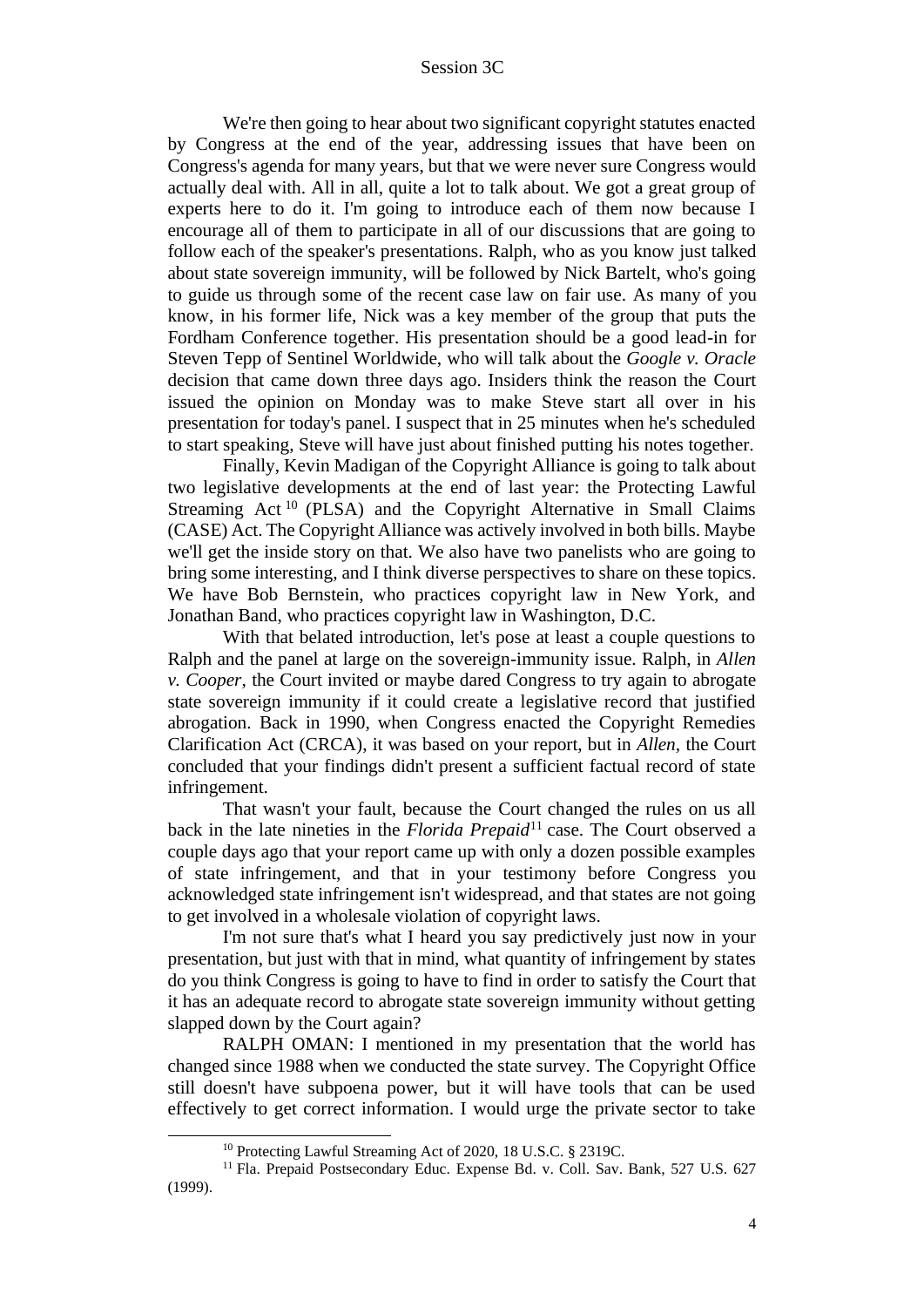this—especially the Copyright Office study—very seriously to show how a lot of the infringing activity committed by the states never gets reported in official legal volumes. The cases are settled.

The states obviously don't want it widely reported that they're copyright scofflaws. They will do their best to conceal it by settling or by other nefarious efforts. In any case, the fact that Congress will be relying heavily on the Copyright Office report will determine what route they take. If there is evidence of egregious widespread copying, Congress may create a broader bill. If it's limited to the willful infringement because the Copyright Office report indicates that the examples of state infringement are few and far between, that too is a possibility. I suspect that the Copyright Office is going to come up with a lot of juicy, red meat that is going to be of great interest to Congress.

DAVID CARSON: Kevin, I don't mean to put you on the spot, but I guess I'm going to. You're at the Copyright Alliance, which I know submitted comments to the Copyright Office in the ongoing study. I assume you made the best case you could that there have been a large number of willful infringements. Can you tell us a little bit about the kind of case that was made and whether you think it was adequate?

KEVIN MADIGAN: Yes, sure. We launched this survey back last summer to help the Copyright Office out in their study where we basically solicited feedback from copyright owners on their experience with infringement by states. We also conducted a number of interviews with a number of individual creators and organizations. The result of our research is that we compiled compelling evidence exploring that remedies against state infringement are inadequate and really non-existent in some states, and state copyright infringement occurs frequently and is harmful to copyright owners.

I think the key takeaway from our survey might have been the responses to the question of when people had experienced infringement. We had some people reporting infringement by states as far back as 1978. What we really found was a pronounced trend of increased infringement starting in the mid-tolate 1990s, as you might expect with the cases, and then increasing yearly to the 2000s and 2010s with the most occurring in 2019.

We think that the consistent rise over the last 20 years corresponds with the cases, the late '90s cases like *Florida Prepaid* that challenged the validity of the CRCA. We're hoping that the Copyright Office will take our survey into account when they come up with their study.

DAVID CARSON: Since *Florida Prepaid*, I think most people have probably assumed that when the case reached the Court, it would end up saying what it did end up saying, which is that they're going to treat copyright the same way they treat patents and trademarks, and a sufficient record hadn't been made by Congress when it tried to abrogate sovereign immunity. One would assume that more often than not that ever since *Florida Prepaid*, when someone thought they had a claim of copyright infringement against the state, they probably wouldn't even have bothered to file a suit, because what's the point? The outcome was probably pretty apparent.

I would think that when the Copyright Office looked at the record, they're going to have to go beyond the actual filed cases, because as I said, they're probably only going to be the tip of the iceberg in terms of the actual incidents. Do you have any sense of how easy it has been to come up with cases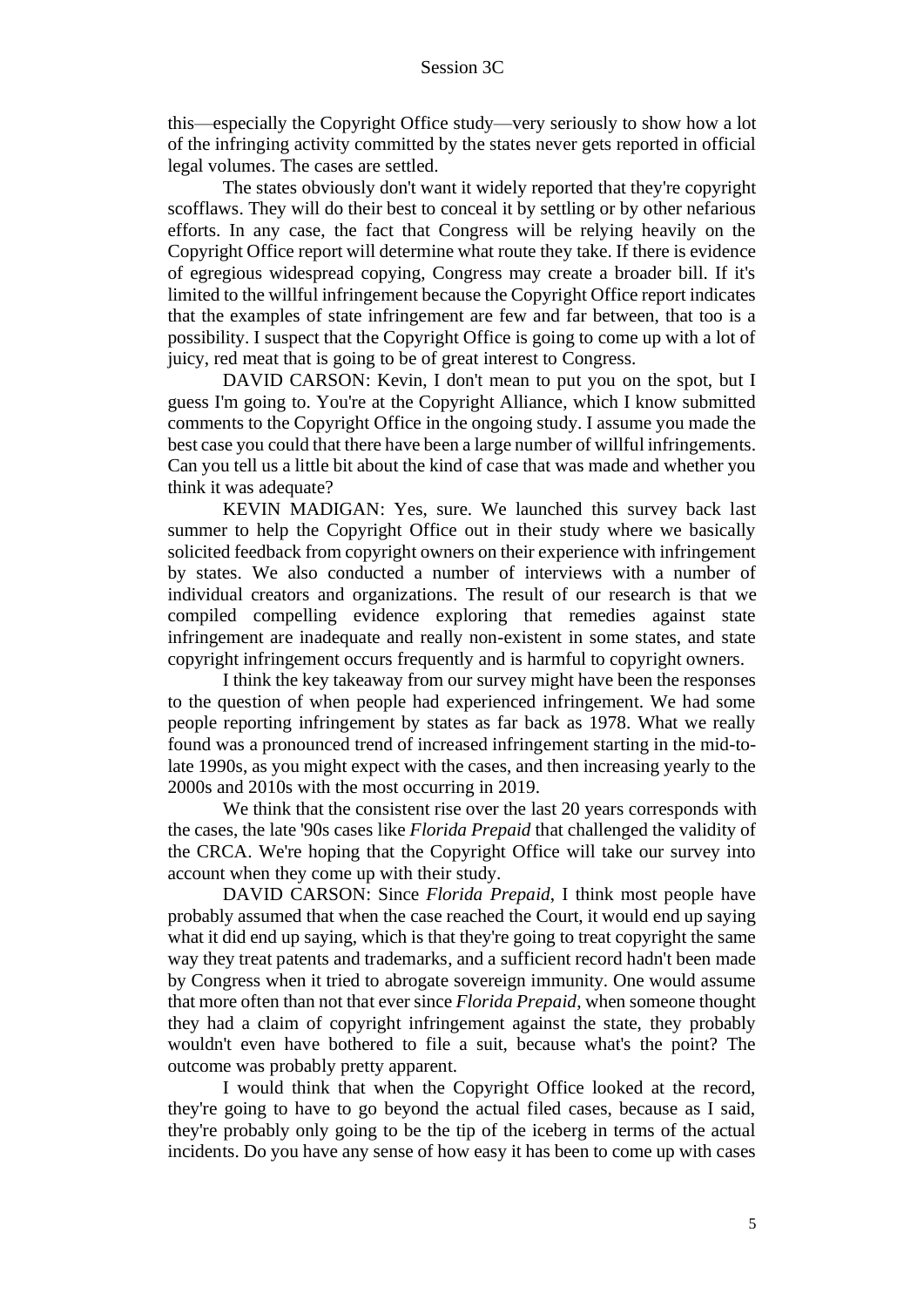of examples of infringement that weren't litigated just because it was futile to do so?

KEVIN MADIGAN: Yes, we tried to do a little bit of that in our survey by interviewing a number of creators who both had and had not filed lawsuits. What was found was that one of the questions in our survey when people would respond that they hadn't filed lawsuit, we asked why. We found a majority of the respondents said exactly that, that they felt that because of state sovereign immunity, it was a waste of their time and resources and that nothing would come of it. We included those results in our survey. It's tough to show sometimes when you don't have that record of filed cases. Again, we hope that the things that we compiled are helpful to the Copyright Office.

JONATHAN BAND: Just a couple of very quick points. First, the issue of sovereign immunity basically says that the states aren't liable for damages, but they can still be liable for injunctive relief. If there were so many cases of egregious willful infringement, you would see those cases. But the point is you haven't because there aren't those cases. Ralph says, there's all these scofflaws who then settle. Well, wait a minute, why would a state settle if it was a scofflaw?

The point is that states do settle routinely when it turns out that they have infringed rights, not because they have to but because they want to. Because they feel that they want to be good players in the ecosystem. In the vast majority of situations where there is something that appears to be a legitimate instance of infringement, the states are happy to settle because they think that that's the right thing to do.

Just to close the point, I think the record that the Copyright Alliance was able to put together—I'm sure they worked as hard as they could—but it was a very thin record, considering that it was asking for the past 20 years, all 50 states, and they were able to come up with a relatively small number of cases. Then the roundtables that the Copyright Office held also did not produce a lot of examples. I think the Copyright Office is really going to have a problem making the record that would meet the Supreme Court's standards.

DAVID CARSON: Ralph mentioned the *Allen* case, it's back on remand now. I hadn't realized this until Ralph mentioned it, but they're now pursuing a takings claim. I think it's also the case – and if anyone has any more information on this, I hope they'll share it with us – that at least in a number of states, it's at least theoretically possible to file a claim through the state's own processes, whether through their courts or through administrative proceedings, under the rubric of a taking without compensation, without due process. Has that been tried? Is anyone aware of what kind of record has been presented in the ongoing study right now?

JONATHAN BAND: Well, I know that in the Copyright Office roundtables there was someone from the University of Texas who was talking about Texas' procedure where they have an administrative procedure for exactly as you described. As you mentioned, many other states have that as well. The rights holders pursue those remedies in those tribunals and it works.

DAVID CARSON: Ralph or anyone else, do you have a reaction to the availability of that remedy to the extent that that is a remedy that actually is available? Does that really answer the question?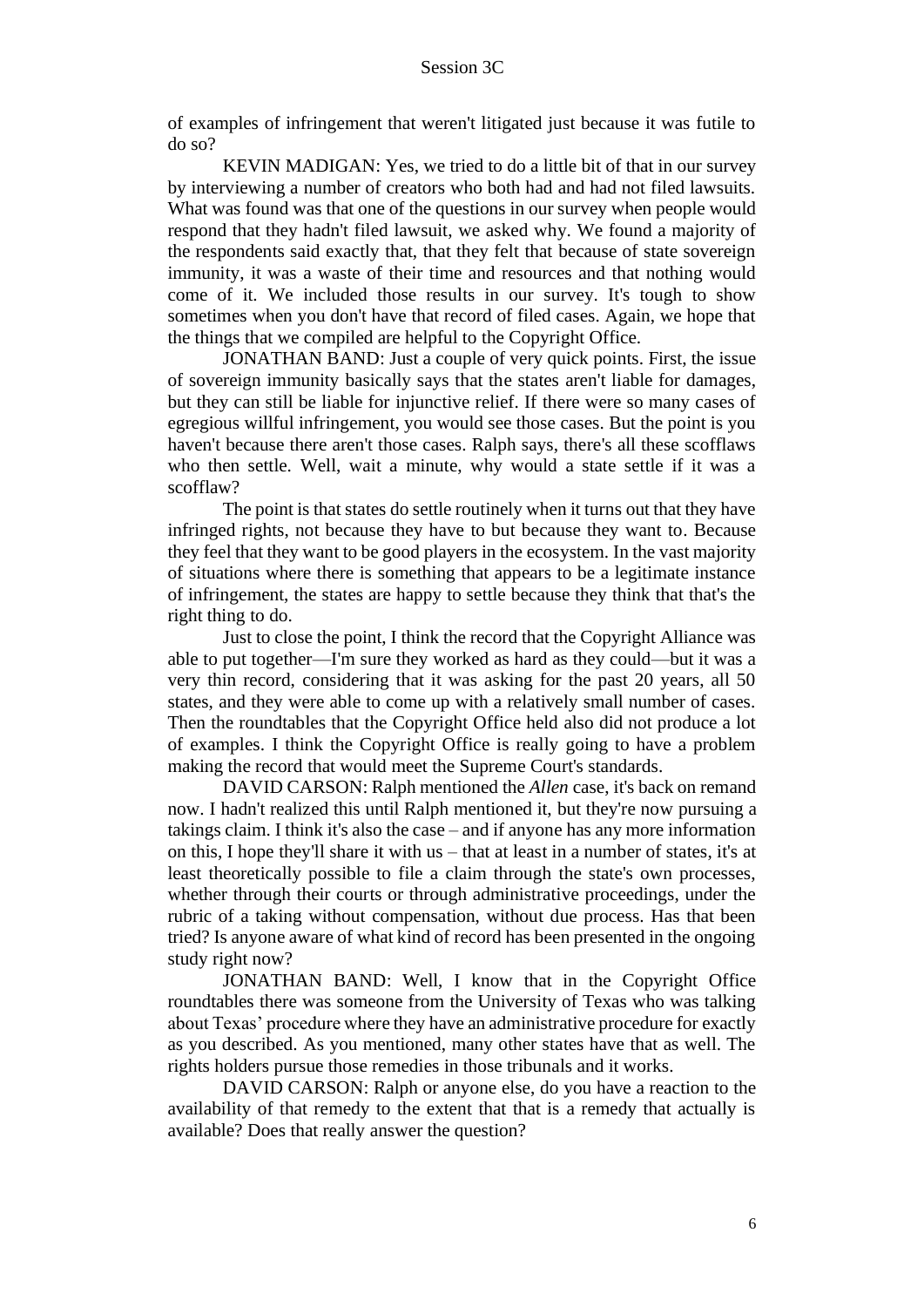RALPH OMAN: I'm not aware of any specific cases that dealt with money damages under the Fourteenth Amendment. In the *Knick*<sup>12</sup> case they did allow money damages under the Fifth Amendment constitutional violation.

DAVID CARSON: Well, maybe one final question. I'm not quite sure how much time we have. Steve?

STEVEN TEPP: Jonathan's right. It's going to be very difficult to meet the standard the Supreme Court set because the standard the Supreme Court set is so high. It's worth noting that over the 20 or 30 years that this type of case law has been evolving, the Supreme Court has been ratcheting up higher and higher what that standard is. Congress complied with the standard, but that got struck down. They complied with the standard again, they got struck down again.

One can question whether there's justice being done here. The notion of going through state law claims or takings claims, these are workarounds to try and find a way to get justice. Do I think every state is rampantly violating copyrights willfully all the time? Probably not. Are there definitely anecdotes where states have violated copyrights and they come into settlement negotiations with an absolutely intransigent attitude saying, "You can't sue us so there's not much you can do?" We heard that at the Copyright Office roundtable. One participant said, "Hey, you took your shot at the Supreme Court, you lost, so you got to live with it." The truth is somewhere in the middle, the reality is that the Supreme Court's standard for how much evidence is necessary, and Ralph alluded to this in his opening remarks, is a sliding scale. The broader the prophylactic nature of the legislation to preemptively waive state sovereign immunity, the more evidence you need.

If there is in fact less evidence than the Supreme Court seems to be demanding, then Congress could still enact a narrower statute successfully to provide copyright owners with at least some way to move forward without disrupting the unified system of federal court jurisprudence over copyright and pushing this off in the state courts where you're going to resume having all sorts of disparate decisions across the country.

DAVID CARSON: Our time on this is up, but maybe we can pursue that in a general discussion that follows. Now, let's move on because Nick is now going to give us his overview of the pre-*Google v. Oracle* fair use case law from the past year or so. Nick?

NICK BARTELT: Thanks, David. I appreciate all the input that we've received into the Copyright Office's ongoing study of sovereign immunity, and we'll make what we can of it. I think initially we had planned for it to be released in April, but now it's planned for a few months later, maybe later this summer. I don't have the exact dates but stay tuned. It's on our website.

DAVID CARSON: It's the end of August, Nick.

NICK BARTELT: The end of August. That's right. I thought it had been pushed. It is a busy time at the Copyright Office. I think Shira let everybody know that this morning. Anyway, fair use, another area that we're covering. I think this presentation pulls largely from the Copyright Office's Fair Use Index.

Since 2019, there have been about 75 copyright cases that have addressed fair use. I hope people are familiar with some of these, so the visual aids won't make that much of a difference. The first topic I really want to hit on

<sup>12</sup> Knick v. Twp. of Scott, Pennsylvania, 139 S. Ct. 2162 (2019).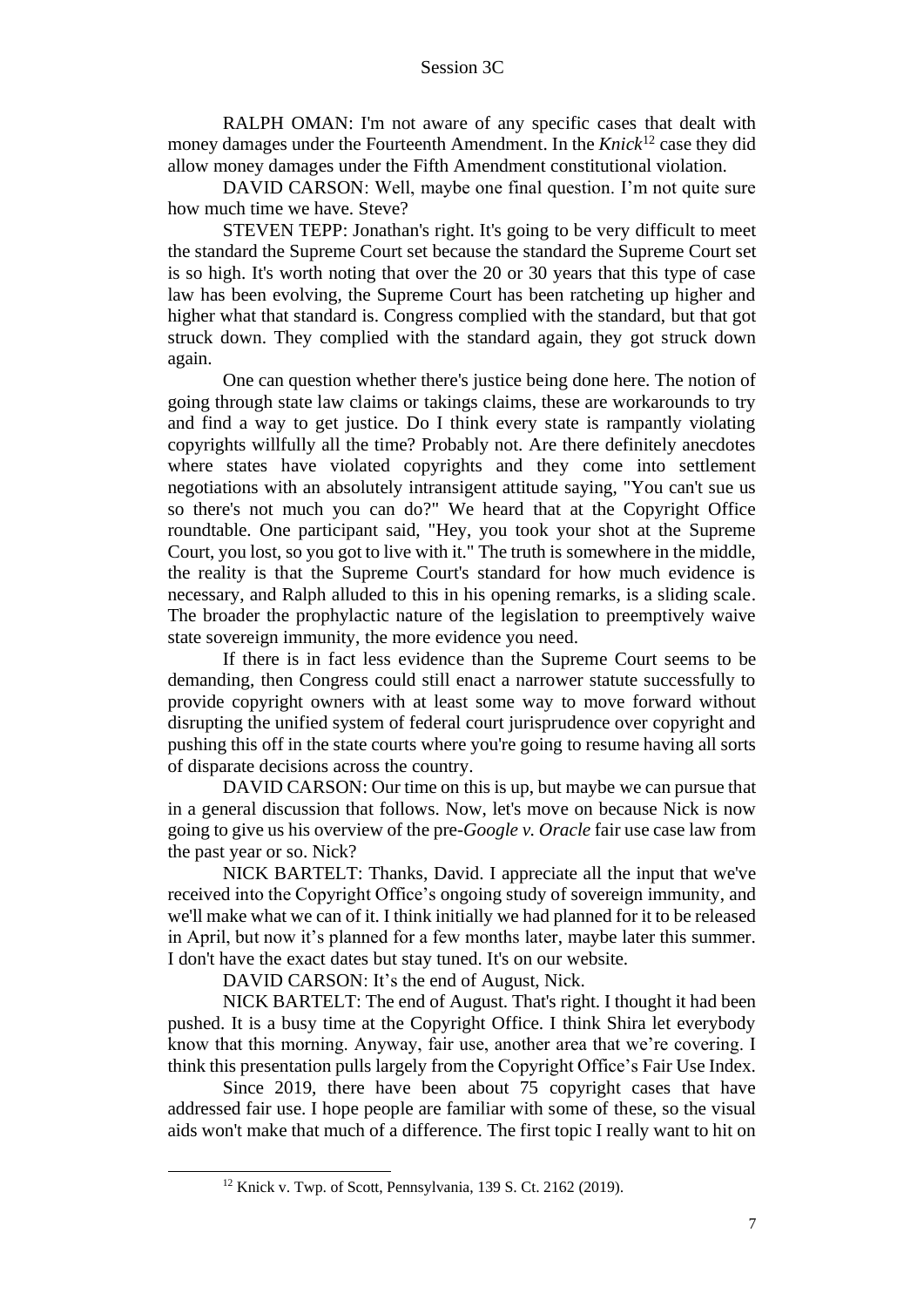were these embedding cases. First, what's embedding? Embedding of websites, of posts. It's usually where a website includes code that will retrieve a post text, image, video, tweet—from another website and displays that content.

In 2020 alone, there were at least three cases that involved an embedded Instagram image where fair use was considered. The first one is *McGucken v. Newsweek,*<sup>13</sup> where a professional photographer published an image he took of an ephemeral lake that appeared in Death Valley.

Newsweek embedded the post in an article about the lake that it published online. The article credited the photographer and incorporated quotes from his social media post. A motion to dismiss on fair use grounds was denied in this case because the post was used as an illustrative aid for the subject of the article, that is, the ephemeral lake. Token commentary about the post was not enough to transform the image and imbue it with a new meaning. No evidence was presented to overcome a presumption of market harm.

A second case, *Walsh v. Townsquare Media*. <sup>14</sup> Like in *McGucken*, here we had another case of embedded Instagram posts. But unlike in *McGucken*, here the court found fair use largely because the embedded post and the comments on the post were the focus of the article. The online magazine did not use the photograph as a generic image of Cardi B—here you would see that image of Cardi B to accompany an article about Cardi B—but rather published the post, which incidentally contained this photograph because the post is the very thing the article was reporting on. On the fourth factor, in this case, the court found it implausible that the embedded post would harm the licensing market for the standalone photo.

A third case, *Boesen v. United Sports Publications*, <sup>15</sup> is similar to *Walsh* in that this is another case where an Instagram post was embedded in an article that commented on the content of the post itself, with the post being about Caroline Wozniacki announcing her retirement from tennis on Instagram, using a picture of her younger self, which you can see.

Again, the court found this to be fair use because it was not being used simply as a generic image of Wozniacki, but rather to illustrate an article about her commenting on the post itself. There are a couple of follow-up decisions in this case, including one where attorneys' fees were denied. The judge reasoned partly that this was a relatively novel factual context and that three district court decisions do not create a consensus, so we'll see how that develops over time.

Turning to a second area, there are a few cases about tattoos being reproduced in other media. *Solid Oak Sketches v. 2K Games*<sup>16</sup> involves claims involving certain tattoo designs that appear on the bodies of NBA players and that were reproduced in a video game that simulates NBA basketball. On summary judgment, the court found in favor of the video game makers on fair use and other defenses including that the use was *de minimis* and that the players had an implied license to use the tattoos as part of their likenesses.

Why was this a fair use? Clearly, the tattoo designs are expressive, not factual works, though the court downplayed their creativity as being based on common motifs or photographs. More significantly, the court saw that the

<sup>13</sup> McGucken v. Newsweek LLC, 464 F. Supp. 3d 594 (S.D.N.Y. 2020).

<sup>14</sup> Walsh v. Townsquare Media, Inc., 464 F. Supp. 3d 570 (S.D.N.Y. 2020).

<sup>15</sup> Boesen v. United Sports Publications, Ltd., No. 20CV1552ARRSIL, 2020 WL 6393010 (E.D.N.Y. Nov. 2, 2020).

<sup>16</sup> Solid Oak Sketches, LLC v. 2K Games, Inc., 449 F. Supp. 3d 333 (S.D.N.Y. 2020).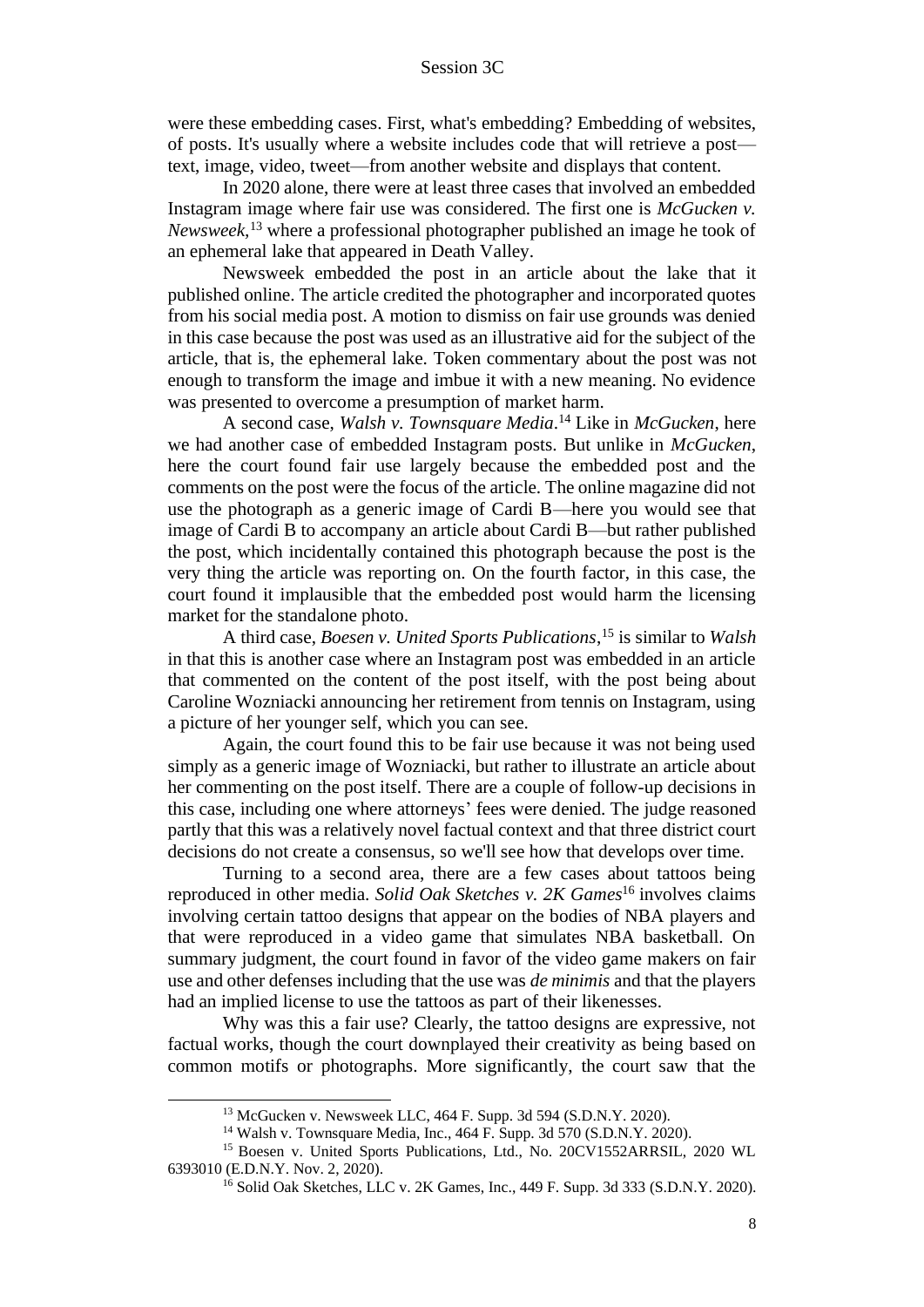tattoos were not being used for their particular creativity but rather for a factual transformative purpose for the "general recognizability" of the players.

In light of that purpose, the court focused on the tattoos' reduced size, they're pretty small in the game, and that they constituted an inconsequential portion of the overall game, observing that the tattoos appeared on 3 out of 400 players and were a small fraction of overall game data. On market harm, the players had conceded the use of the tattoos in the game were not a substitute for the use in any other medium.

There is a second case that's ongoing involving WWE wrestlers,<sup>17</sup> which also on summary judgment considered the same defenses. But the court, in the Southern District of Illinois, actually has dismissed the *de minimis* use argument and found that there are unresolved material factual disputes concerning the fair use defense and the implied license defense. So, we'll see what happens as that case proceeds to trial.

A third development, experimenting, comes from the case *Chapman v. Maraj*. <sup>18</sup> This was a dispute where the defendant ultimately settled, but significant because of the partial success of a novel fair use defense. The court found it can be fair use to use the lyrics and vocal melodies of a musical work for artistic experimentation and for the purpose of securing a license. Nicki Minaj covered a remake of a song by Tracy Chapman. The remake was not commercially released, but it was leaked on the radio resulting in Chapman suing Minaj for distributing a derivative work.

The court here found it compelling that musicians experiment with derivative versions of songs all the time, often with the intention of seeking a license before release, which a songwriter may even require hearing before granting permission. The court was concerned that "uprooting . . . [these] common practices would limit creativity and stifle innovation within the music industry." That said, Minaj's fair-use defense was only successful as to her creation of that work, and the unauthorized distribution claims survived. The parties ultimately settled this in December; and a judgment of \$450K was entered in favor of Chapman in January.

Finally, there were three circuit courts of appeal decisions over the last few years. The Fourth, Ninth, and Second Circuits have reversed findings of fair use by the district courts in their respective jurisdictions. The first one is *Brammer v. Violent Hues*. <sup>19</sup> This is an example of where the district court pretty clearly went astray and the appellate court corrected the analysis, concluding it was not a fair use. Here, the film festival organizer had used a cropped version of the photo on the left to illustrate a section of his website on the right. The court found the use was not transformative or for a different purpose, it was clearly commercial, and the type of use that undermines the licensing market for stock photography. In a sense, there are parallels with the *McGucken* embedding case where an image was used for an illustrative, not a transformative purpose.

<sup>&</sup>lt;sup>17</sup> Alexander v. Take-Two Interactive Software, Inc., 489 F. Supp. 3d 812 (S.D. Ill. 2020).

<sup>18</sup> Chapman v. Maraj, No. 218CV09088VAPSSX, 2020 WL 6260021 (C.D. Cal. Sept. 16, 2020).

 $19$  Brammer v. Violent Hues Prods., LLC, 922 F.3d 255 (4th Cir. 2019).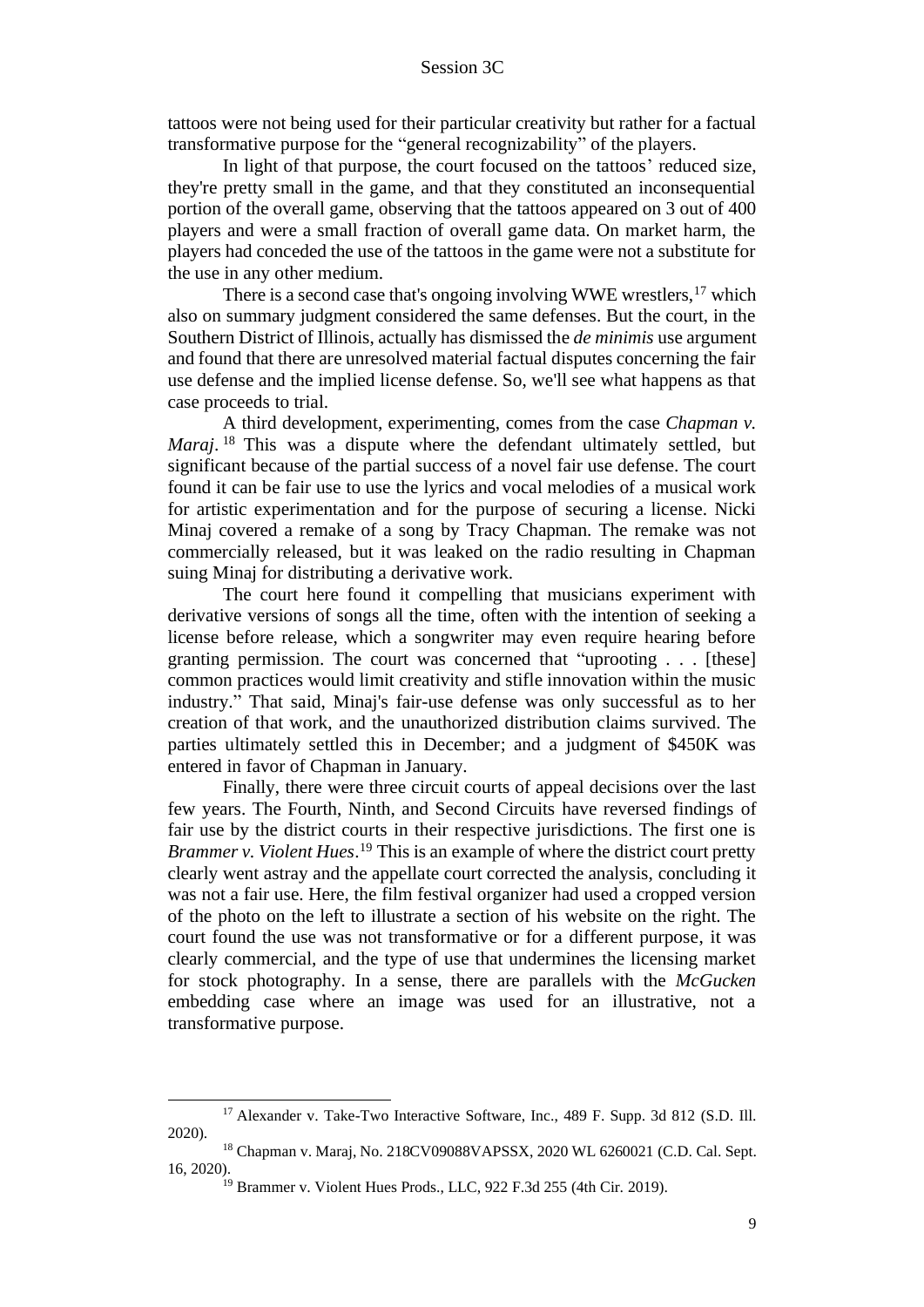In the Ninth Circuit, *Dr. Seuss Enterprises v. ComicMix*<sup>20</sup> involved the book *Oh, the Places You'll Boldly Go!*—a mash-up of Dr. Seuss books, including *Oh, the Places You'll Go!*, and the TV/film franchise, *Star Trek*. You can see some comparisons of images from the two works in the decision. The district court in this case had twice denied motions to dismiss the infringement claims before granting summary judgment for defendants on their fair use defense.

Last December, the Ninth Circuit reversed. Just a few takeaways from this case. On the first factor, *Boldly's* commercial use of Seussian elements was not a parody or otherwise transformative. The court concluded that *Boldly* did not critique or comment on *Go!* as a parody would; rather, *Boldly* mimicked *Go!* and paralleled *Go!*'s purpose. The third factor weighed decisively against fair use here because *Boldly* closely replicated "the exact composition, the particular arrangements of visual components, and the swatches of well-known illustrations."

You see some similarities to the fourth factor analysis in the *Warhol* case, maybe with different verbiage. The court faulted the district court for shifting the burden to plaintiffs on market harm and further observed that *Boldly* would likely curtail *Go!*'s existing and potential market for derivative works.

Finally, *Warhol v. Goldsmith*. <sup>21</sup> Just a few weeks ago, the Second Circuit reversed a finding of fair use in a case involving a photograph used to create an artwork series.

Some background, in 1984, the photo of Prince was licensed to the magazine, *Vanity Fair,* for use as an artist reference for an illustration. Andy Warhol received the *Vanity Fair* commission to make an illustration, which he did, and you can see the magazine illustration. Warhol also made a series of 15 other works, and there are a few examples of those, based on the photo without the knowledge or consent of the photographer. Since Warhol's death, the plaintiff not-for-profit foundation has controlled and licensed Warhol's works including images of the Prince series to *Vanity Fair* for use in their tribute edition after Prince's death, which is how Goldsmith finally became aware of the other Warhol works. There's lots to say about the decision, I'm sure the panel will have plenty to say, but just a few high-level points I'll conclude on.

The Second Circuit's focus on transformativeness from their previous opinion in *Cariou v. Prince*<sup>22</sup> was limited, I think, by this decision. One thing they said about that was that there was no bright-line rule that any secondary work that adds a new aesthetic or a new expression to its source material is necessarily transformative. A thing to keep in mind, at least from the Second Circuit's point of view, is that derivative works can also transform the original work and that some transformative uses are not fair. They advised, when evaluating the extent to which a work is transformative fair use versus a derivative infringement, to consider the purpose of the primary and secondary works.

I think recognizing that this is challenging in the visual-arts context, they further refined that a bit by saying that the secondary work "must reasonably be perceived as embodying an entirely artistic purpose, one that conveys a 'new

 $20$  Dr. Seuss Enterprises, L.P. v. ComicMix LLC, 983 F.3d 443 (9th Cir. 2020).

<sup>21</sup> Andy Warhol Found. for the Visual Arts, Inc. v. Goldsmith, 992 F.3d 99 (2d Cir. 2021).

<sup>22</sup> Cariou v. Prince, 714 F.3d 694 (2d Cir. 2013).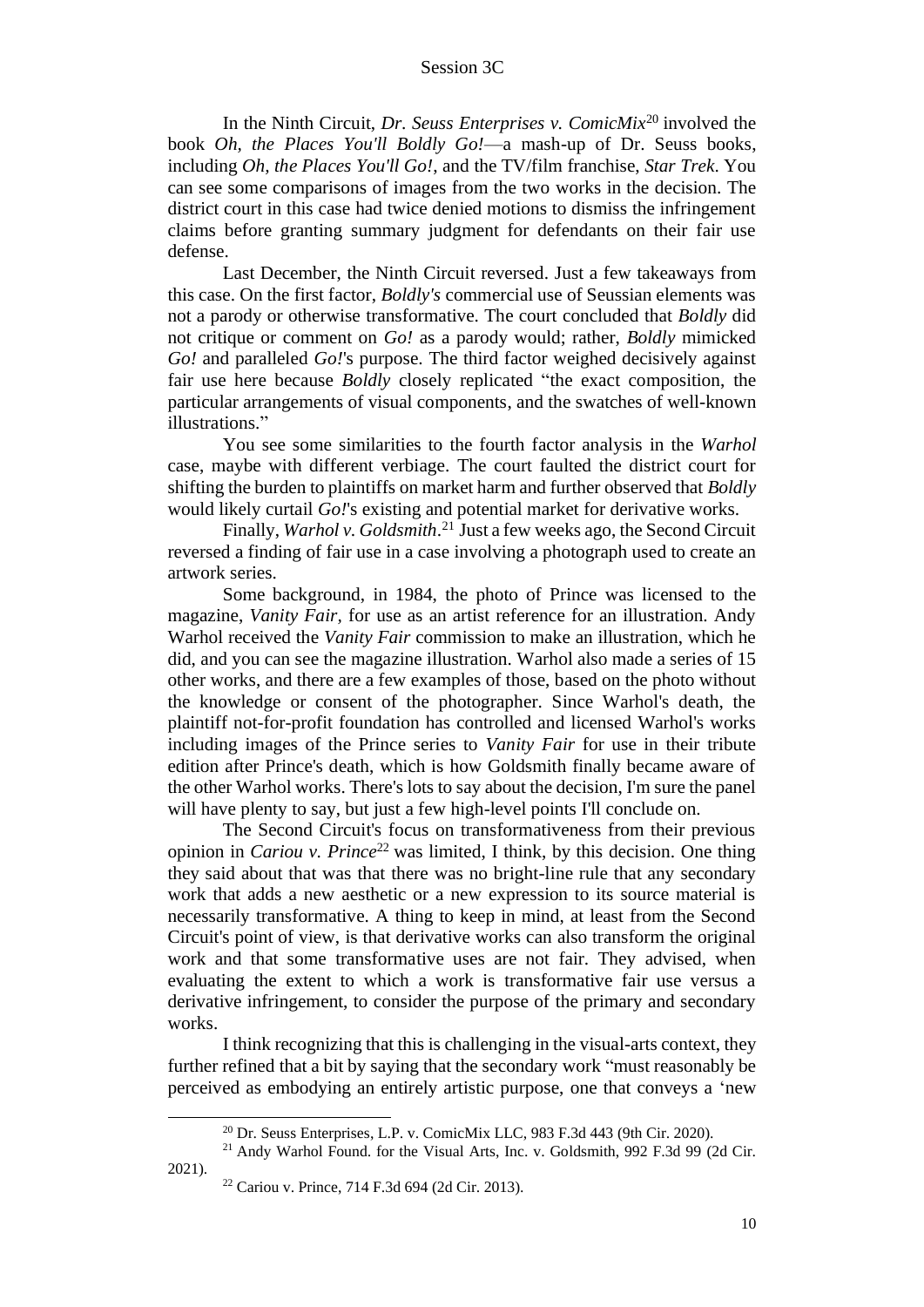meaning or message' entirely separate from its source material."<sup>23</sup> Although the primary work need not be "barely recognizable," the "secondary work's transformative purpose and character must, at a bare minimum, comprise something more than the imposition of another artist's style on the primary work." <sup>24</sup> One note about market harm: as in the *Seuss* case, the court here faulted the district court for shifting the burden to Goldsmith and also noted that substantial potential harm to the derivative market existed. With that, I'll turn it over to David and the panel to maybe dig a little bit deeper into some of these decisions I've gone through.

DAVID CARSON: Let's start with the embedding case as you talked about. You talk about how when you embed a photograph, there are cases when it can be a fair use. But how about a different scenario, which we're often seeing come up, where a celebrity will take a picture that was taken of him or her by paparazzi and then post the picture on social media. Do you see a viable fairuse defense in those cases?

NICK BARTELT: Yes. I've been watching a few of those cases. I think a lot of us probably have seen the cases involving Gigi Hadid and Emily Ratajkowski. Some of them are more Instagram-friendly stars, but I think also LeBron James has run into these issues. A lot of them have settled out, so we haven't gotten through a decision. I think one was dismissed for failing to meet the registration requirements. Of course, I think if they do something obviously very transformative with it, that's not just merely reposting, then that's probably a different matter altogether and the courts are going to look favorably on that. But it will be interesting to see how courts consider the market for these works and how this type of use really impacts it, and whether a celebrity using an image of him or herself really undermines the licensing market for the work. And even how courts define the market—we'll get into *Google v. Oracle*—but I think there's a more potentially a more expansive view of what markets can be considered and the perspectives that can be offered coming out of that case.

I could see a court looking at this somewhat equitably and saying, "Well, maybe there's a right of publicity claim here, too," which is working in the shadows. "How much is this really affecting their market?" Also, "how much is a celebrity's reposting of this photo potentially helping the market for it?" Another case I didn't mention where this factor was, I wouldn't say decisive, but something that certainly the court considered, involved a Dr. Bell who has a book called *Winning Isn't Normal*. <sup>25</sup> High school coaches reposted an excerpt of his philosophy.<sup>26</sup> But Dr. Bell makes a lot of his living by going around and doing speaking engagements rather than by selling copies of this book. Some of the courts that looked at this thought, "well, to the extent that people are reusing this book or portions of it, they may be helping his personal brand, that there's something valuable about that." I don't know that the same argument can necessarily be made for a photographer that doesn't receive attribution in reposting a photo. I guess, depending on the facts, we'll see how some of those

<sup>23</sup> *Warhol*, 992 F.3d at 113.

<sup>24</sup> *Id.* at 114.

<sup>25</sup> KEITH F. BELL, WINNING ISN'T NORMAL (1982).

<sup>26</sup> *See* Bell v. Crawford Indep. Sch. Dist., No. 6:19-CV-268-ADA, 2020 WL 5370592 (W.D. Tex. Feb. 13, 2020); Bell v. Oakland Cmty. Pools Project, Inc., No. 19-CV-01308-JST, 2020 WL 4458890 (N.D. Cal. May 4, 2020).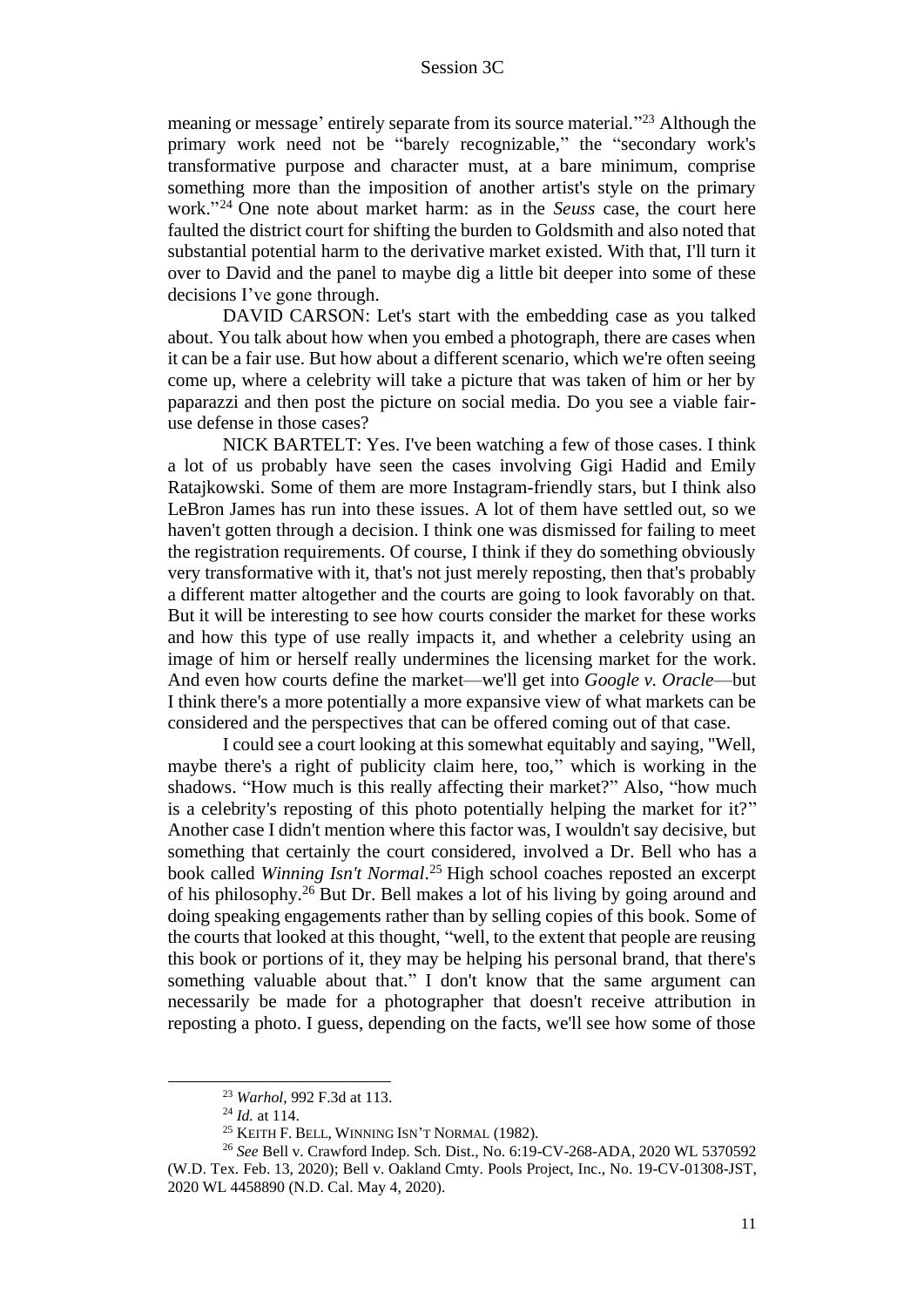play out because inevitably, I think these cases are going to come up again and again. I don't know if anyone else on the panel has thoughts about it.

DAVID CARSON: Does anyone want to pitch in on that? Well, then, let's move on to one that I thought was very interesting. The Minaj case, that's a case where we had at least two acts of infringement with respect to one work. One was the reproduction or the creation of the derivative work. The other was, I'll use the international term rather than the U.S. term, the making available of that work through a leak onto, I think it was a radio station -- was it?

NICK BARTELT: That's right.

DAVID CARSON: But that couldn't be traced to Minaj. At least, there wasn't sufficient evidence there to pin that one on her and she denied that she had anything to do with it. It sounds like she got two clear *prima facie* acts of infringement, but on the one that could be pinned on Minaj, the court found it was a fair use. I've never seen a case quite like that before.

NICK BARTELT: Same here. That was unique.

DAVID CARSON: Yet, when I read the case, I thought, yes, that makes a lot of sense. You don't want to stop people from experimenting with stuff even though it might be technically an act of infringement. But as long as she didn't make it public, should that be a problem? I'm curious to get other people reacting to that.

JONATHAN BAND: Well, my sense is, no, it shouldn't be a problem. It's almost like an intermediate copy in *Sega v. Accolade*, <sup>27</sup> or it's a private copy. It's the copying, frankly, all of us do all the time, even people on this panel. You make a lot of copies, especially if you're creating something, it's inevitable. If all those private copies that never saw the light of day are considered infringements, then we'd all be in trouble.

DAVID CARSON: Does anyone have a different view on that?

NICK BARTELT: No, I'll just add, I think here too is the market harm obviously was a big consideration. It did ultimately leak. But I think if you're making in the privacy of your home or the studio and it doesn't get out, then what potential harm is there to Chapman from it? Ultimately, there was harm or she felt there was harm from the distribution. If it had not leaked, then I agree that it would be odd to penalize individuals for that private behavior.

DAVID CARSON: Of course, if it had not leaked, she wouldn't have known about it and there wouldn't have been a lawsuit. Well, I hope we'll have time to get into some of these other cases in the general discussion period. Our time is up on this now. Let's now move on to the big fair use case, the case of the century. I guess one question, hopefully, Steve will answer is: did it turn out to be the copyright case of the century? Steve will now walk us through *Google v. Oracle*.

STEVEN TEPP: Thank you, David. My thanks also to Hugh and the entire conference team, and of course to Fordham University for once again holding the leading international IP conference in the world and for affording me the opportunity to speak. The good news is that the decision came Monday and not this morning. I did have a little time to change my notes, and it makes this panel really interesting. The bad news is pretty much everything else about the decision.

 $27$  Sega Enterprises Ltd. v. Accolade, Inc., 977 F.2d 1510 (9th Cir. 1992).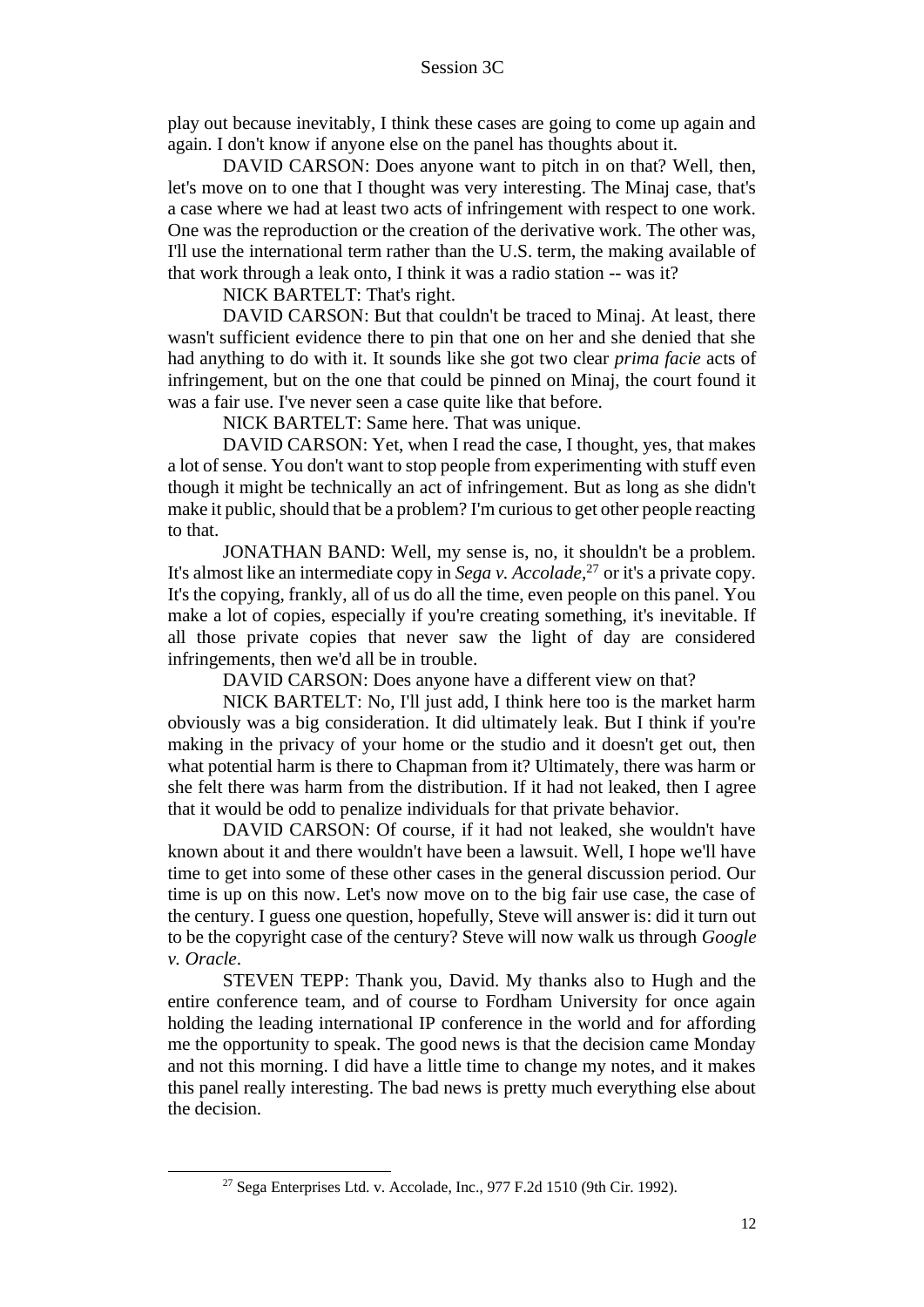For those who may not be familiar with the case, the dispute arose from Google's copying of 11,500 lines of Oracle's code in order to build the Google Android platform and use the attributes of Oracle's code to attract app designers and thereby catch up to the app offerings of the Apple iPhone. The code Google copied is known as declaring code and its purpose is to invoke the functions of various implementing code to produce the desired outputs of the program.

The two issues before the court were whether the declaring code Google copied is copyrightable, and if so, whether Google's copying qualifies under the fair use defense. The moment we saw that Justice Breyer had written the opinion of the court, we knew where it was going to go. After all, he wrote in opposition to copyright protection for computer code decades ago prior to his judicial career. His questions at oral argument in this case were openly hostile to Oracle's position.

We see while it's good to have the Justice Department and the Copyright Office agree with you on the merits as Oracle did, it's even better to have a sitting Supreme Court Justice who is determined to see your side win. Justice Breyer attracted five of his brethren to his opinion, Justice Thomas wrote a dissent which Justice Alito joined, and Justice Ginsburg's successor, Justice Barrett, did not participate in the case.

As anyone who's practiced U.S. copyright law knows, first, there must be a finding of a *prima facie* case of infringement, which by definition includes a finding that the work at issue was copyrightable. Then there may be consideration of the affirmative defense of fair use. If the court had simply held the code was uncopyrightable, reasonable people would disagree on those merits, but it would have been an analysis that took place within the analytical framework of the Copyright Act.

The court had denied *cert.* on the copyrightability issue earlier in the long history of this litigation, and the oral argument showed that Google really had no chance on that issue. My assumption is that Justice Breyer couldn't get the votes for what he really wanted. Alternatively, the court could have conducted a copyrightability analysis, found the code copyrightable, and proceeded with a fair use analysis.

But Justice Breyer was apparently unwilling to give Oracle even that, perhaps still clinging to his personal policy preferences, even in the face of congressional enactments to the contrary. The result is an opinion that purports to assume copyrightability and then undermines that assumption creating an untenable internal contradiction.

Indeed, the very first sentence of Justice Breyer's consideration of the four fair use factors, characterizes the code as "user interface." This characterizes the code as user interface. This is the drop-the-mic moment in the decision. Because instead of remaining faithful to an assumption of copyrightability of the creative code, Justice Breyer immediately adopts the function-focused language of Google's argument that the code is not protectable.

Thus, Justice Breyer concludes, "The declaring code is, if copyrightable at all, further than are most computer programs from the core of copyright."<sup>28</sup> This is an explicit contradiction with a supposed assumption of copyrightability. If there was a true assumption of copyrightability, the second-factor, nature of

<sup>28</sup> Google LLC v. Oracle Am., Inc., 141 S. Ct. 1183, 1202 (2021).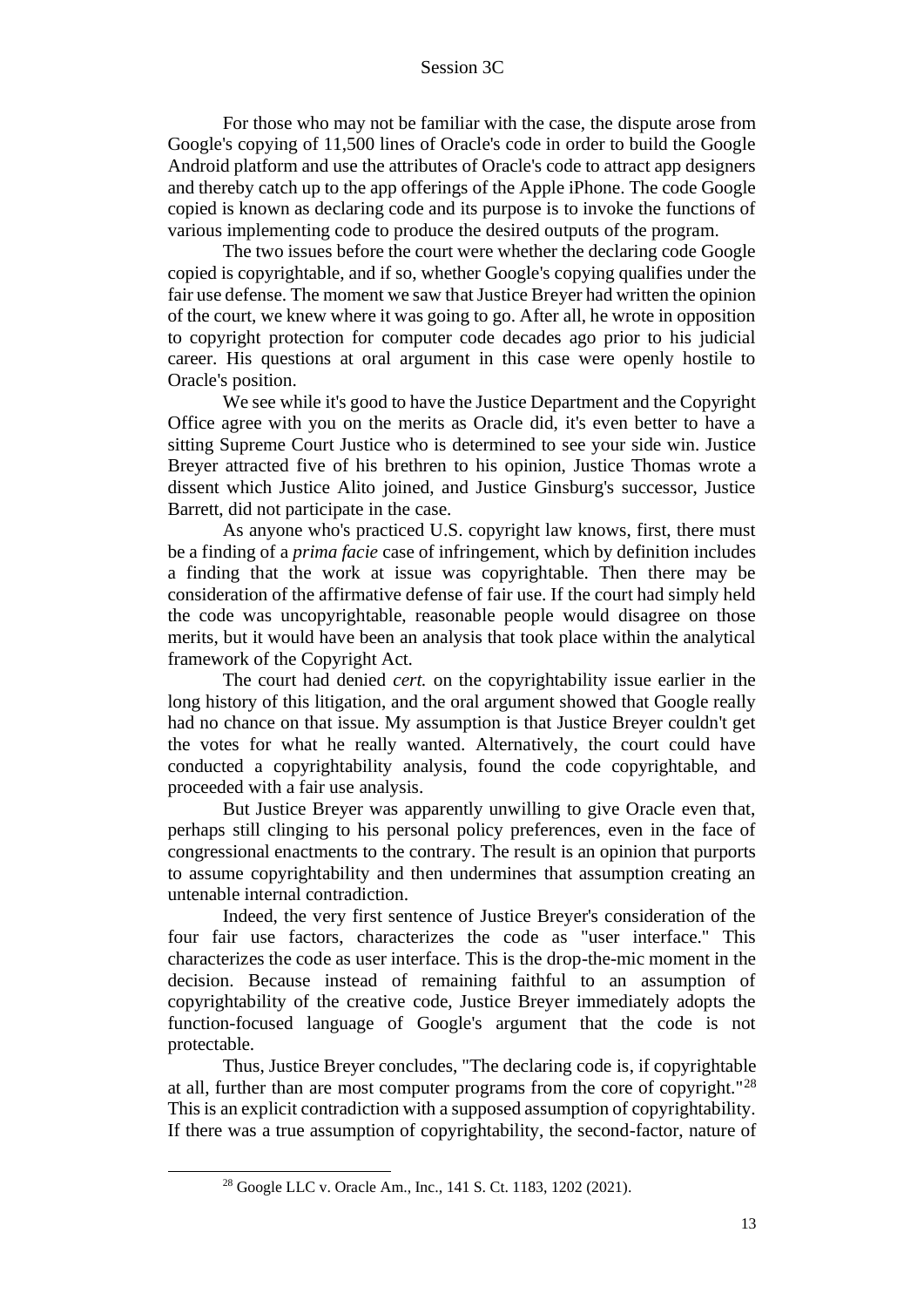the copyrighted work, would have to favor Oracle. But Justice Breyer concluded exactly the opposite.

The first factor and transformative use analysis simply adopts Google's view of the case, quoting extensively from Google and its *amici's* briefing. It brushes aside the fact that Google used the copied code for exactly the same purpose for which it was written, ignores that Google rejected a license because it did not want to abide by interoperability requirements, and reaches a conclusion of transformativeness because Google put it in a different box, a smartphone, without ever acknowledging that Oracle presented evidence the code had already been licensed in another mobile device.

The third-factor, amount and substantiality of the portion copied, the Court acknowledges that the declaring code was the needed "key" that Google copied to give itself a commercial advantage "to improve its own innovative Android systems." That is seemingly a strong basis for finding that Google copied the heart of the work. Perversely, Justice Breyer considers that to support a finding a fair use.

For the fourth factor, harm to the market or potential market for the work, the Court contradicts itself. It first suggested that the original authors of the code would have not been successful migrating to smart mobile devices. It then acknowledged that enforcement of copyright "could well prove highly profitable to Oracle," which sounds a lot like market harm if the copyright is not enforced. Having found that harm to a potential market, Justice Breyer disregards it on the basis that enforcing copyright would "harm the public." This is only one of many examples of the derogatory language Justice Breyer uses to describe copyright. This opinion is littered with epithets mischaracterizing copyright as a tax, a monopoly, etc. Of course, this is all *dicta*. While internet trolls will make copious use of it, in fact it further undermines the credibility of the opinion. The Court does all this with virtually no attempt to apply the actual definition of computer program in the statute as Justice Thomas' clear-headed dissent points out. Nor does Justice Breyer grapple with arguments presented by Oracle, the Justice Department and the Copyright Office, or supportive *amici*.

Finally, Justice Breyer made it clear that he knew exactly what he was doing all along. He wrote that fair use can provide "a context-based check that can help to keep a copyright monopoly within its lawful bounds."<sup>29</sup> This is a tacit admission that despite the façade of claiming to assume copyrightability, he undid that in the context of fair use. Even further, this hints at expanding the role of fair use beyond an affirmative defense to some inherent limitation on exclusive rights. Such an unprecedented and fundamental shift would be truly concerning if it weren't for the fact that his fellow justices did put a limit on his frolic and detour. In its closing lines, the majority opinion reaffirms, "We do not overturn or modify our earlier cases involving fair use."<sup>30</sup> That, along with other language of the text narrowing the opinion to the facts of the case, indicate that the precedential value of this opinion is minimal and perhaps zero. This is an opinion comprised almost entirely of dicta, laboring under its internal contradictions, burdened with the weight of Justice Breyer's polemic musings, and leads to only one single clear holding: Google wins.

<sup>29</sup> *Id.* at 1198.

<sup>30</sup> *Id.* at 1208.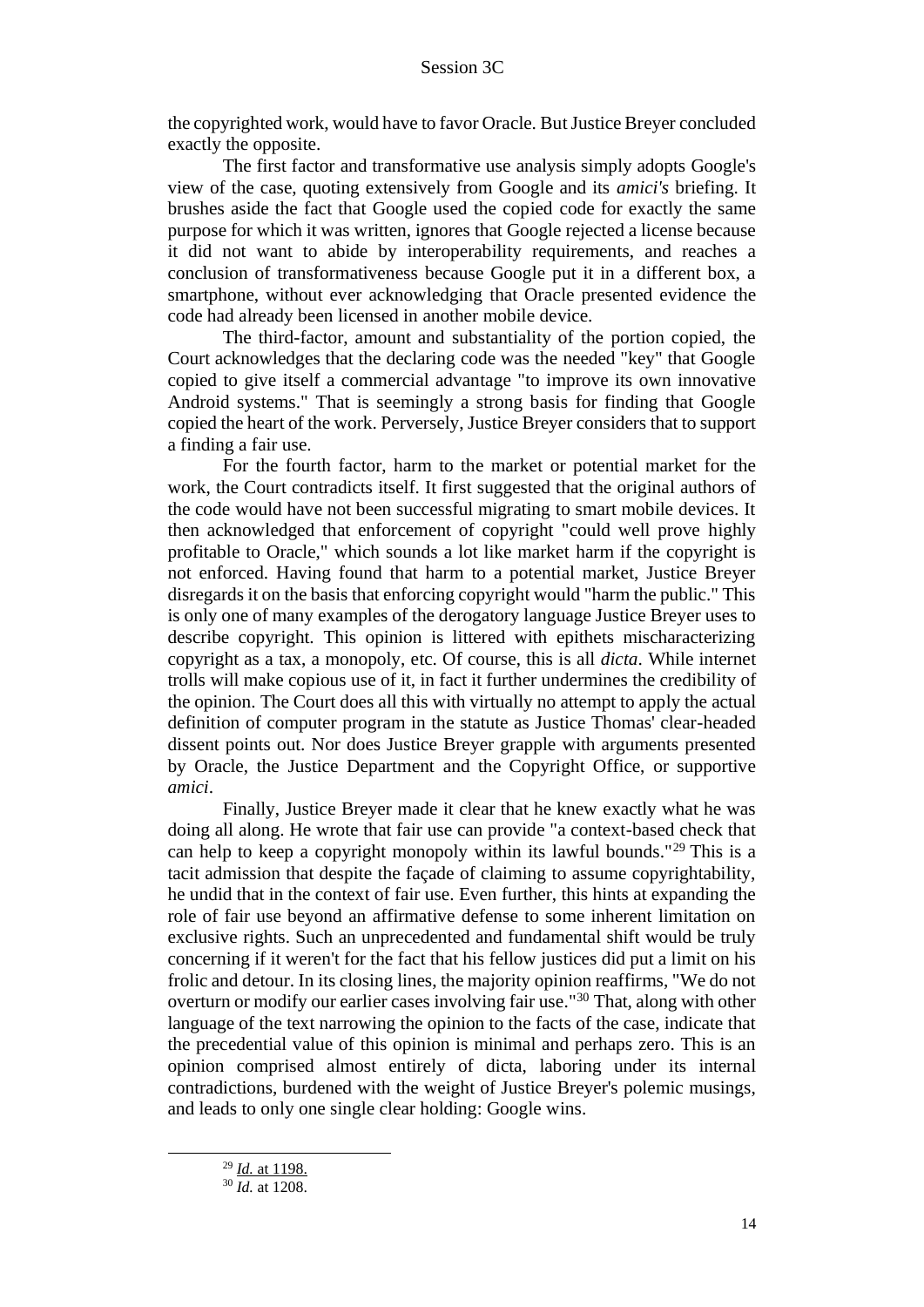DAVID CARSON: Thank you Steve. You knew this question was coming. Did this turn out to be the copyright case of the century?

STEVEN TEPP: Well, it's the copyright case of the century for Oracle because they have an entire line of business that may have just been required to subsidize Google. But with an opinion that has virtually no precedential value, it's hard to call it the case of the century.

DAVID CARSON: In fact, some of the commentary following the Court's ruling suggests that this case was rather *sui generis* and it's not likely to have a lot of influence and other fair use cases, at least when they involve works other than computer programs and perhaps not even when they involve implementing code. I'm wondering what your reaction to that is and I'd like to hear if others on the panel have a different reaction.

STEVEN TEPP: *Sui generis*, I think is another way of saying what I just said that instead of following a proper copyrightability analysis and then a fair use affirmative defense analysis, the Court tried to pretend it was assuming copyrightability and then undo that in the context of fair use. You can't actually reach fair use if you don't have the copyrightable work in the first place. Doctrinally, it doesn't make any sense. You could call it *sui generis*, or I heard one commentator describe it as an advisory opinion that here are Justice Breyer's thoughts about Oracle's declaring code and copyright.

DAVID CARSON: I'm not sure I heard an answer to the question whether you think it's going to have influence on future fair use cases though?

STEVEN TEPP: I thought I did, but no. I think this case has almost zero precedential value anywhere including software and even including declaring code.

DAVID CARSON: Jonathan, I suspect you've got a different perspective. Would you like to share?

JONATHAN BAND: Sure. Just a slightly different perspective. At the highest level, I do agree with Steve that it's frustrating that they assumed the protectability of the declaring code. Again, just to make all the terminology very clear, there's no question that the overall Java API, the 15 million lines of code, overall was clearly copyrightable. At issue was whether the 11,000 lines used by Google were protectable, meaning whether those lines on their own are on the idea side or the expression side of the idea-expression dichotomy.

The work as a whole, clearly, was protectable. It was just about the protectability of these individual set of lines. I agree with Steve it's odd that they jumped over that, and I just assume that was because they couldn't reach five votes in favor of that. They decided that rather than have one of these fractured decisions that's so hard for everyone to parse, they would just assume that and go on to fair use.

It could be there are some other contradictions, and I agree that there's some other inconsistencies. But to say that this is all Justice Breyer's policy preferences does really minimize the other five justices who joined him. None of them are shrinking violets. They obviously agreed, and it could be that a lot of what was said and how it was said reflects what they want, whether it's their policy preferences or copyright judgements.

In terms of the impact, I agree with Steve—aside from the issue about the standard of review of the jury decision in fair use cases, and I think that that will have obviously impact across the board and I'd be interested to hear what others say about if there is any point in having a jury in a case that really focuses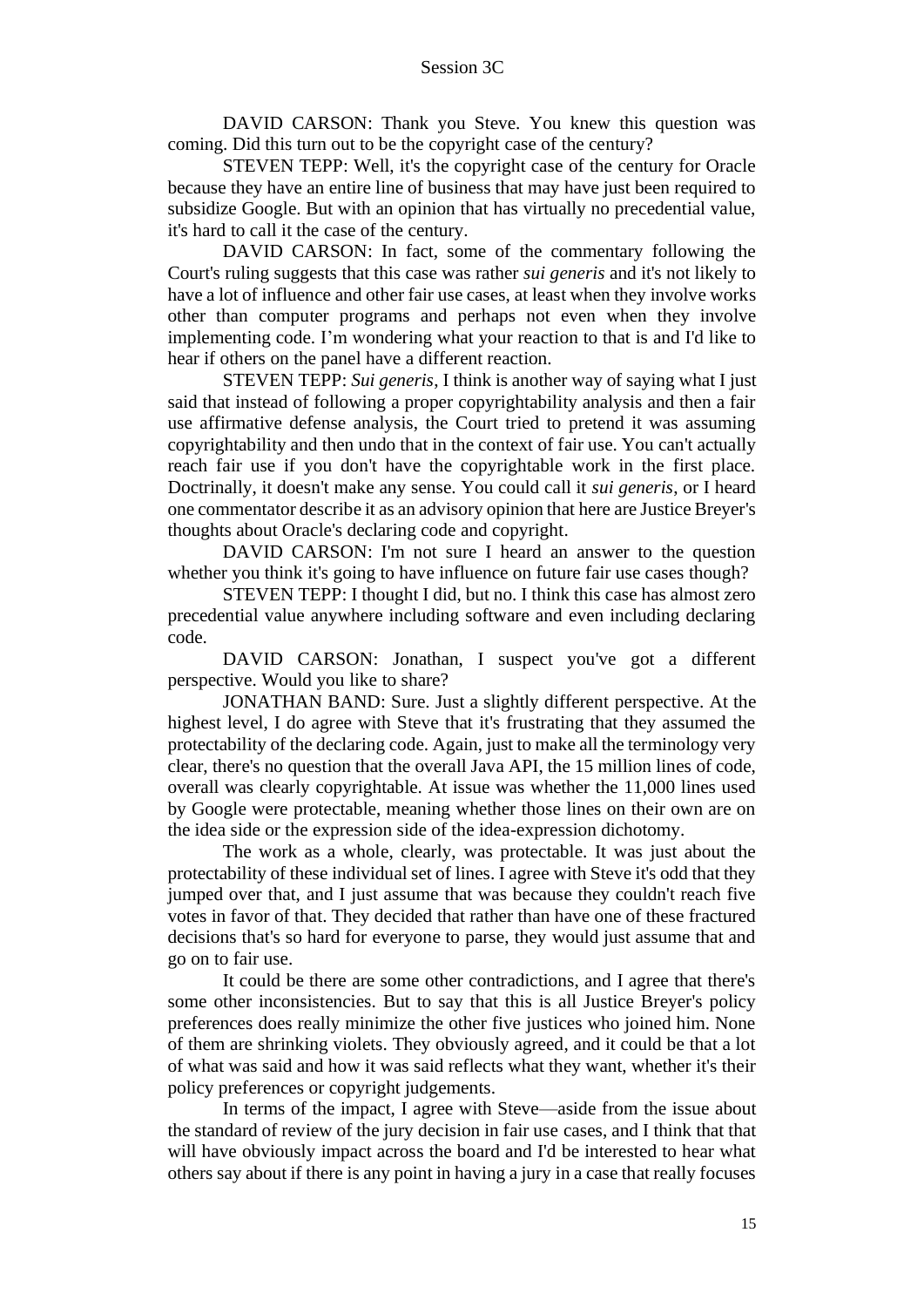on fair use going forward—I think it will have a very limited impact outside of the software space and even outside the issue of interfaces.

The protectability of interfaces is a hugely important issue. It's narrow. It might not affect most of the people in the room who are dealing with films and sound recordings and other literary works, books and so forth. But if we're talking about dollar value, the dollar value about this issue of protectability of interfaces, this is maybe not a trillion-dollar issue, but it's a hundreds and hundreds of billion dollars issue. It's the rules of competition for software. Given that software is in everything, that means it really affects the way people will be able to compete in virtually every part of the economy. Yes, very narrow but of enormous significance. It really does ensure that copyright doesn't become a pseudo-patent law and allow people to, without getting a patent, be able to exercise patent-like control.

DAVID CARSON: I definitely want to get to the standard of review issue, which is an interesting one. Before we do that, I want to see whether anyone else does want to take issue with what we've heard so far or add their voices to it.

ROBERT BERNSTEIN: I would like to say something if you can hear me.

DAVID CARSON: Yes, we can.

ROBERT BERNSTEIN: Great. I appreciate the comments that Steve made, but I don't think it's possible to say that a Supreme Court opinion as significant as this one will not affect decisions in areas other than computer software. The approach of the Supreme Court in this case ignored the market effect on licensing, which the Second Circuit in the *Warhol* decision emphasized and other courts have emphasized. I think if the lower courts are going to be affected by anything in this opinion, it's going to be putting less weight on the fourth factor.

I also think that the fact that the Court elevated factor two, the nature of the use, to its first topic of inquiry may change the approach of some lower courts because everybody in prior fair use decisions the courts had generally minimized the significance of this factor. The fact that it matters so much in *Google*, is going to be significant going forward, most certainly in computer software cases and possibly in others. I also must say that I found Justice Thomas's dissent to be pretty much on point because to avoid the copyrightability issue – I agree with Steve on this – really is avoiding the hard distinctions in the case. In the past, when the Supreme Court had an opportunity to rule on this going back to *Lotus v. Borland*, <sup>31</sup> there was a 4-4 affirmance which basically left the First Circuit opinion in place (unfortunately, one justice had to recuse himself). The First Circuit opinion in *Lotus*, which was cited in the majority opinion in *Google*, held that the Lotus 1-2-3 software was copyrightable and, infringed. There's a lot more to say, but I'll stop here.

DAVID CARSON: A lot of interesting points in there. Our time is up but now we move into a general discussion. We will come back to the *Google* case I'm sure. Kevin, let's now move onto the legislative front and talk about the PLSA and the CASE Act.

KEVIN MADIGAN: All right. Thanks, David, and thank you everyone at Fordham. I'm going to be talking about two copyright-related bills that were

<sup>31</sup> Lotus Dev. Corp. v. Borland Int'l, Inc., 49 F.3d 807 (1st Cir. 1995), *aff'd*, 516 U.S. 233 (1996).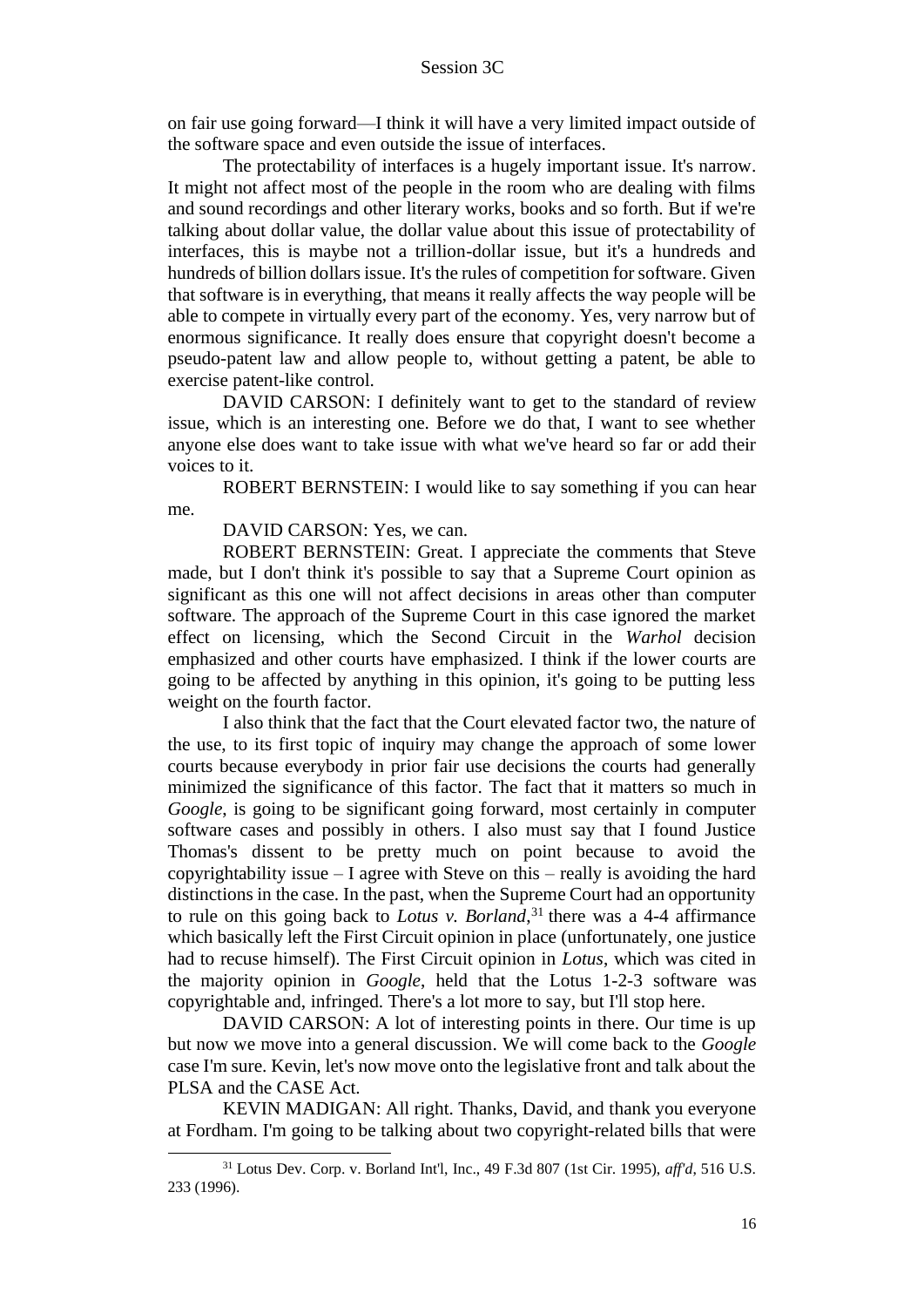signed into law late last year. I'm going to move quite quickly because there's a lot to get through.

The CASE Act is the Copyright Alternative in Small-Claims Enforcement Act. It was signed into law in December 2020 but it won't be implemented entirely until December 2021 at the earliest. That's because it establishes a small-claims tribunal in the U.S. Copyright Office to provide a streamlined and affordable alternative to bringing claims in federal court. The tribunal will be called the Copyright Claims Board (CCB). One of the key components is that it's voluntary with an opt-out provision. It's simplified and streamlined. With no travel required, parties can appear virtually. Attorneys are not required and also statutory damages are limited to \$15,000 per claim compared to 10 times that in federal court. And there is no more than \$30,000 total damages compared to no limit in federal court. The types of claims that can be brought are copyright infringement claims, declarations of noninfringement, and also DMCA 512 misrepresentation claims related to knowingly sending false notices or counter-notices.

A little bit more about the CCB: it's going to be made up of three officers who will act as judges. They will evaluate and adjudicate copyright infringement claims. Importantly, these officers will be selected by the Librarian of Congress. They will be supported by two attorneys and an admin team that will assist the officers.

A little bit about how the CCB will look in practice: after a claim is discovered and maybe parties fail to resolve an issue, a claimant can file a claim at the Copyright Claims Board. After the claim is filed, the CCB attorneys will examine the claims to make sure they meet the CASE Act requirement. If it does, the claimant then serves notice upon the respondent consistent with the Federal Rules of Civil Procedure. Then the respondent will have 60 days to decide whether to opt-out or participate in the proceeding. If they chose to opt out, the case is immediately terminated. If they don't opt-out, the CCB will issue a scheduling order including dates for the respondent to file counterclaims and defenses. Then when the proceeding takes place the CCB will supervise discovery, conduct conferences, and facilitate settlement negotiations. After the CCB renders their decision, the parties will have 30 days to request reconsideration by the CCB and then another 30 days after that to request review by the Register of Copyrights. After reconsideration and review, the losing party will have a limited right to appeal the decision to federal district court.

There are some safeguards in place to ensure the CCB is constitutional and doesn't become inundated with meritless claims. Those are that, as I mentioned earlier, it's voluntary, there's the opt-out provision. The notice requirements mirror the Federal Rules of Civil Procedure. There are penalties for bad faith claims or actors. Basically, the CCB can ban recidivist bad-faith claimants. The CCB can dismiss a claim for being unsuitable, including claims brought for harassment or other improper purposes. Finally, the Copyright Office can limit the number of claims that can be brought within a given year.

Moving onto the Protecting Lawful Streaming Act (PLSA) because I know I'm already probably almost out of time. Protecting Lawful Streaming Act or the PLSA became law at the same time in December 2020. But unlike the CASE Act, it became effective immediately. The law is aimed at closing something called the streaming loophole which had allowed those who violate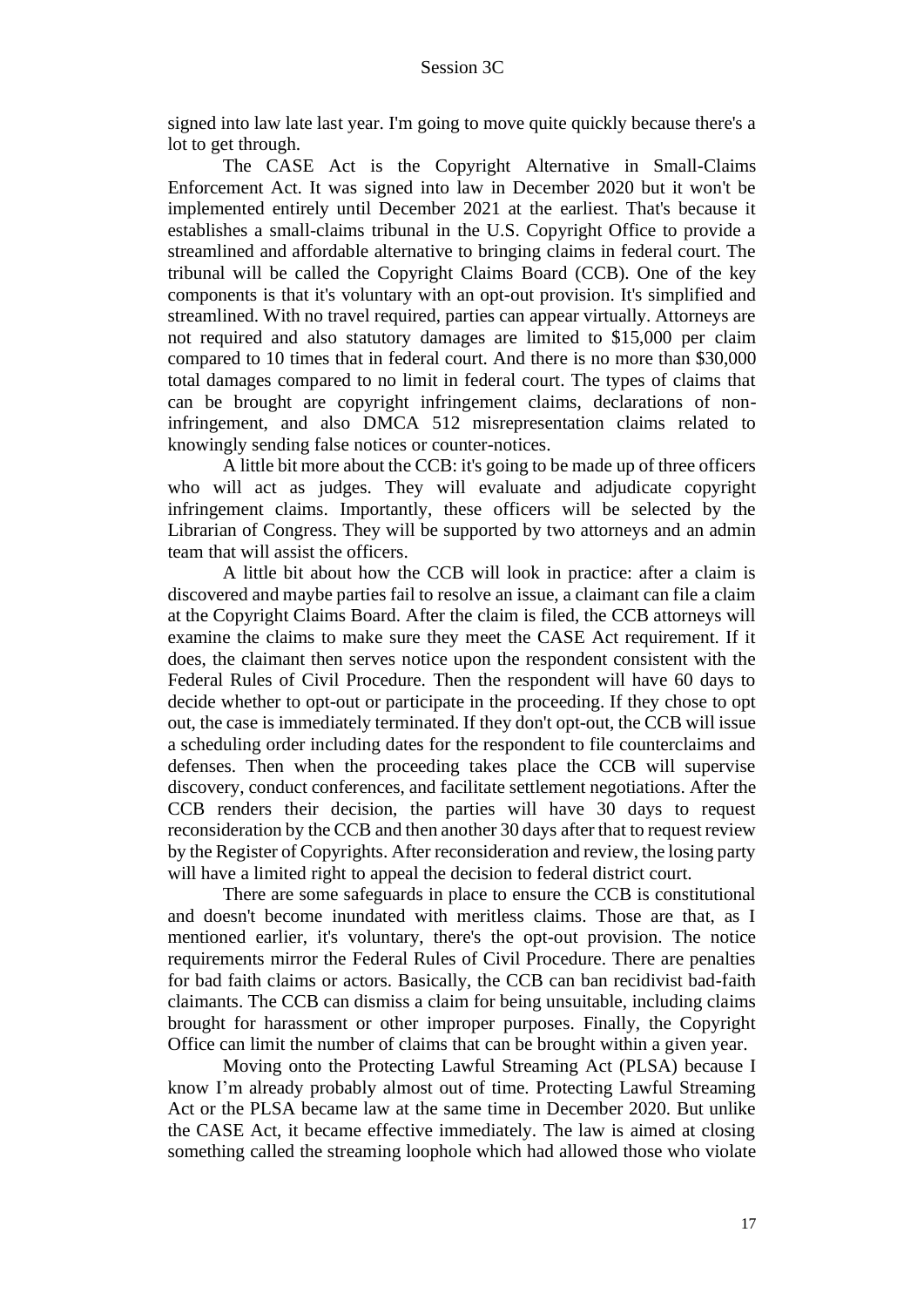the public performance rights implicated by streaming to only be subject to misdemeanor penalties.

Before the passage of the PLSA, criminal penalties for copyright infringement distinguished between offering a work for downloading and offering a work for streaming. That's because criminal copyright law was based on the reproduction and distribution rights that were implicated by earlier forms of infringement. As we all know now, streaming is the dominant form of content consumption online and it implicates the public performance right. In early 2020, Senator Thom Tillis brought together representatives from diverse tech and content industries as well as user communities to negotiate an update to the law that would hold accountable large-scale commercial piracy operations while at the same time not sweeping up end-users or legitimate businesses.

The agreement that was reached was an update to the law that would add a new Section 2319(c) to Title 18 of criminal infringement of copyright. The framework of the new 2319 Section was inspired in part by Section 1201 anticircumvention provisions. That was chosen as a model because of the way that it targets technologies and devices that are specifically designed for circumvention or infringement and that have no other significant commercial purpose.

What the law really wants to go after is the really bad actors. The new law makes it a prohibited act for any person who willfully and for purposes of commercial advantage or private financial gain offers and provides to the public a digital transmission service that—three prongs—is designed or provided for the purpose of public performing works protected under Title 17 that would be subject to the penalty under the new law. The next prong says that the service is liable if it has no commercial significant purpose or use other than to publicly perform protected works under Title 17. Then finally the last prong, a service is liable if it's intentionally marketed to promote its use in unauthorized streaming.

What kind of penalties are we talking about? The base offense penalty is a fine or imprisonment of not more than three years, or both. The next step up from there is a fine or an imprisonment of no more than five years, or both. This is enhanced for pre-released and live-streaming content. Talking about things like movies that are not yet released or they're still in the theater and also pay-per-view sporting events like boxing or  $UFC^{32}$  fights where piracy can be very hard to combat and it completely destroys the market for the work because it loses all value basically as soon as the event is over. Then the highest penalty is for second or subsequent offenses. It's a fine and not more than 10 years imprisonment. It's important to understand that these penalties are the same, those that have existed for years for the violations of reproduction and distribution rights.

DAVID CARSON: Kevin, I think your time's up. Do you have any last point you want to make before we get into some discussion?

KEVIN MADIGAN: I was just going to go through a couple of the things that wouldn't be swept up under the bill. Those are normalized practices, good-faith business disputes, non-commercial activities, and users engaged in ordinary activities, but that's it.

DAVID CARSON: Great. Now, the Protecting Lawful Streaming Act took a different form than the kind of legislation on that topic that we've seen

<sup>32</sup> Ultimate Fighting Championship.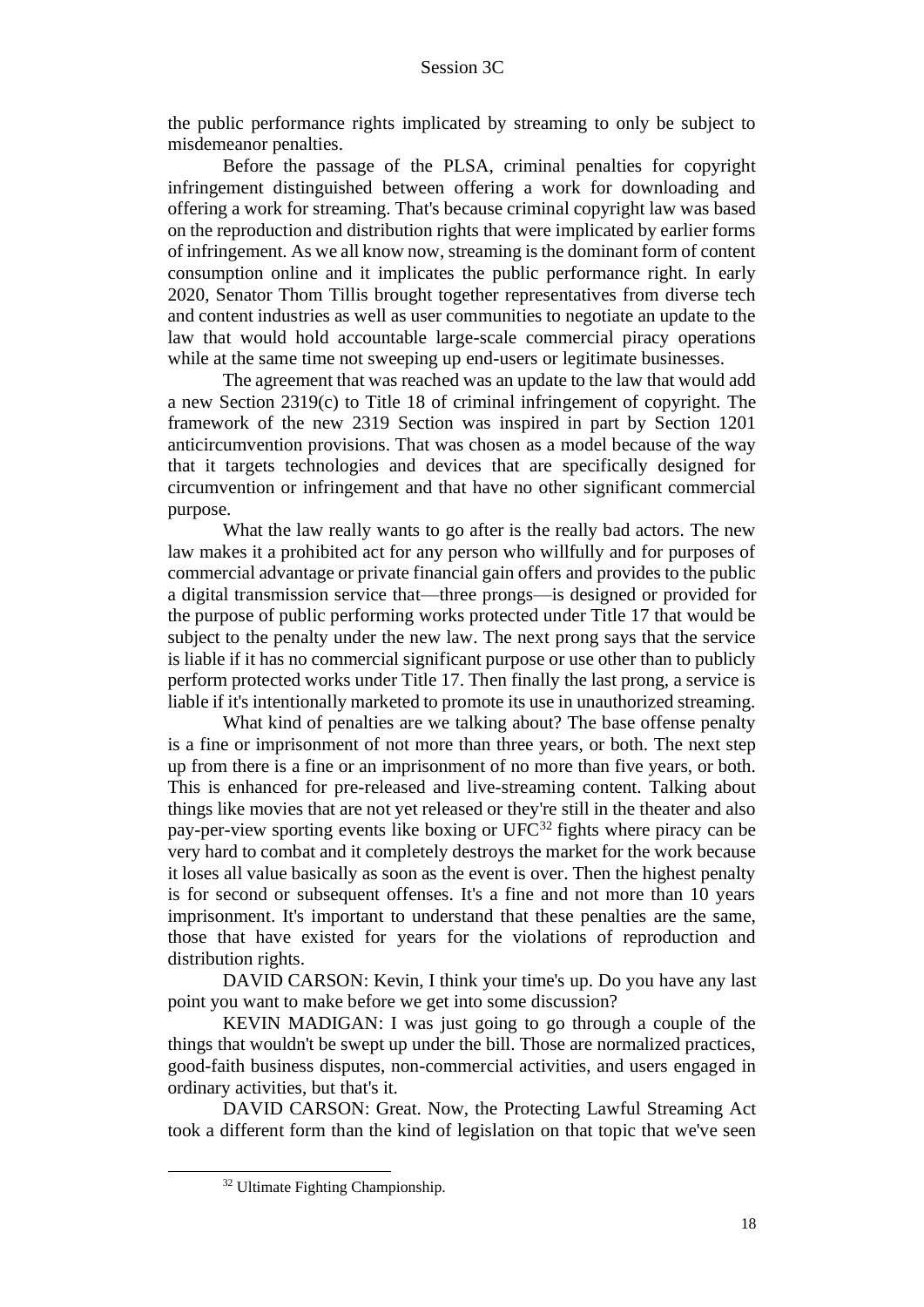proposed over the last several Congresses. Can you tell us a little bit about why there was that change in approach?

KEVIN MADIGAN: The bills that would have addressed illegal streaming in the past took a bit of a broader view of the activities that should be subject to felony penalties. There was fear among user communities and tech communities that the grandmothers or the Justin Biebers of the world would be jailed for posting a video with infringing content or streaming a video at home. What the PLSA does is it takes a much more narrowly tailored approach by only subjecting these large-scale commercial piracy services to the heightened penalties. It has to be someone that's offering an actual service. That was also the result of months of negotiations. In the end, while I think the content community probably wanted something a little less narrow, they understood that this was a big step towards at least deterring some of the most egregious forms of streaming piracy.

DAVID CARSON: Jonathan, I understand you were part of a disparate group of stakeholder representatives who about a year ago got together and tried to work out something that ended up being this legislation. Can you tell us a little bit about that process and why? I'm making the assumption here that you moved from opposition to at least benign neutrality with respect to the new version of the bill.

JONATHAN BAND: Yes, that's right and I think Kevin described the concerns and also accurately described the narrow, more-tailored approach addressed to those concerns. In effect, the problem was, and one can say this about all the criminal provisions certainly to the extent you're dealing with public performances over the internet, is that almost anyone could meet the criminal thresholds pretty easily, so everything is left to prosecutorial discretion.

Maybe in an older time, a more pleasant time, we would say, "That's fine. We always trust the prosecutors. The Justice Department would never be politicized." But certainly, after the past four years, I think there's a greater recognition, "We can't rely too much just on prosecutorial discretion." You can't just assume that prosecutors are just going to always act in the interest of justice. That's why we're much more comfortable with this narrower approach.

DAVID CARSON: I for one think it's great that you came to the defense of Justin Bieber. I'm sure he appreciates it as well. Let's move on to the CASE Act. Kevin, we know that for constitutional reasons, Congress had to structure the CASE Act to give everyone who was a defendant, or respondent as the CASE Act calls it, the ability to opt-out of a proceeding. But isn't that the Achilles' heel of the act? At the end of the day, how many cases do you think the copyright claims board is actually going to be able to adjudicate, when if you're a defendant, one would imagine the natural thing to do would be to say, "Why shouldn't I opt-out? Chances are the plaintiff's not going to be able to afford to take me to federal court, so I'll just sit back and thumb my nose at him."

KEVIN MADIGAN: Yes, I think that's a legitimate concern. I don't know if I'd call it the Achilles Heel. There's certainly a concern that a lot of people will opt-out, especially in the first year or the first months that the CCB is up and running. But I think there will be some cases where a claimant will be able to then take their claims to federal court. They may be few and far between, but if an infringer gets hit with a big damages penalty in federal court after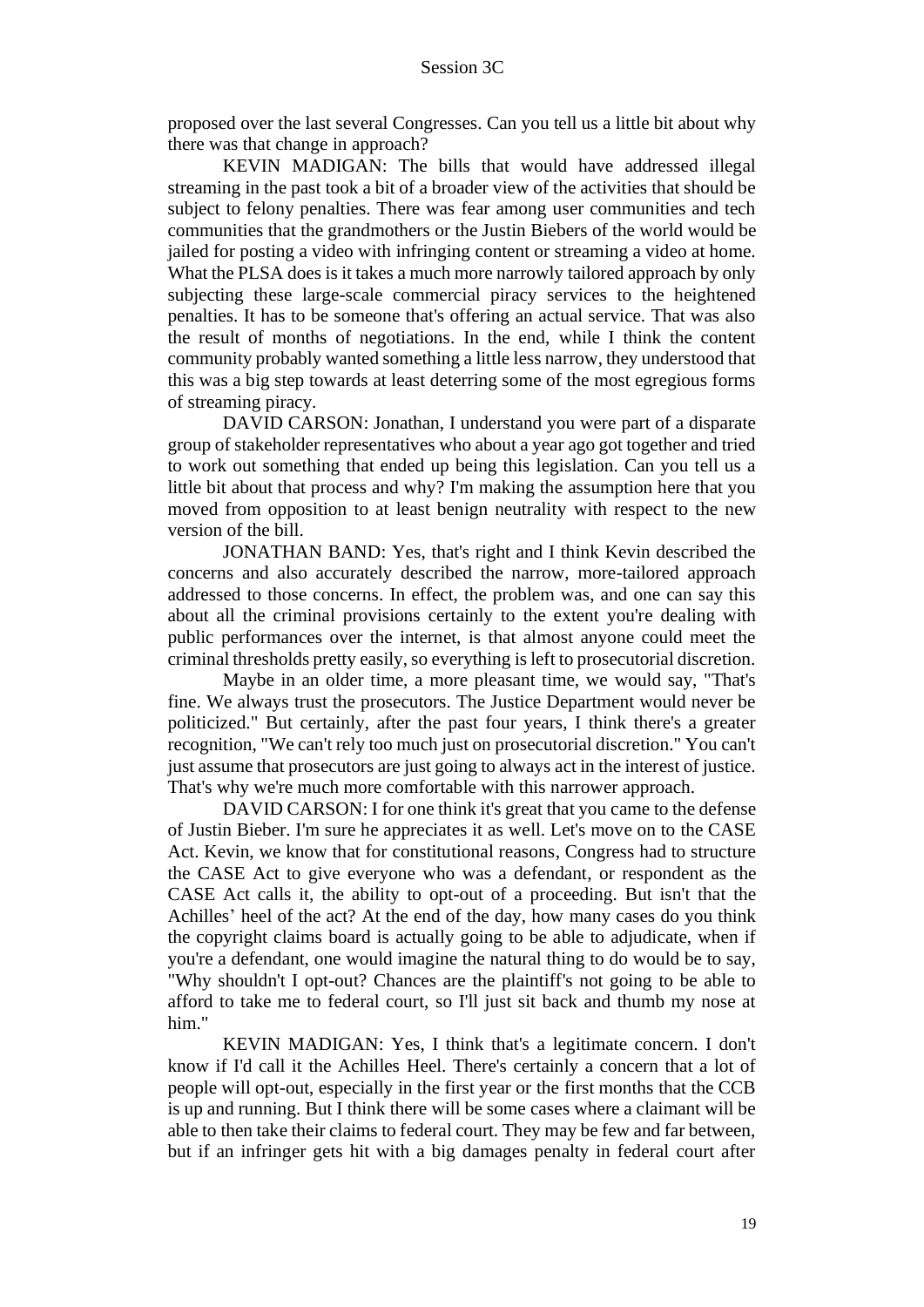opting out of the CCB then maybe respondents will think more about whether they actually want to opt out.

I would also say that at the very least, even if every single respondent opts out, there's educational value or a teaching-moment value in a respondent maybe recognizing that they may have done something that constitutes infringement. Maybe after they get the notice and opt-out, they actually maybe go to the Copyright Office website or read about copyright and fair use there and they learn and maybe they're a little bit more careful in the future if they're making use of copyrighted work. There is some good that can come, even if many opt out in the beginning.

DAVID CARSON: Have you given any thought to what the Copyright Office might do to make this a more attractive option for people who find themselves on the wrong act of a case act claim?

KEVIN MADIGAN: I think there's limited information that the Copyright Office is going to be able to include in the notice sent to the respondent, other than, "Here are some of your potential defenses." I'm not sure that that notice is really going to get into what the dangers are if they don't opt out, because there might be some constitutional concerns there if they're found to be pressuring people into participating in it. On behalf of the Copyright Office, I don't know how much they can do. But they have just released all the  $NOI<sup>33</sup>$  on all the regulations that they're going to be issuing over the next few months. There might be questions like this coming up, and there'll be opportunity for the public to weigh in on some of that.

DAVID CARSON: Jonathan, I gather you're not a fan of the CASE Act. If I'm wrong, please correct me. If I'm right about that, can you explain why?

JONATHAN BAND: No, you're not wrong. The main concern is that it could become a venue where copyright trolls will be able to pursue folks and that the people who know better will opt out, as you suggest, and that in the end the people who don't know better will be stuck in this tribunal. That's why we've always thought that it would be a better approach to have to make it opt in, so that if people wanted to affirmatively opt in, that's fine. If they don't want to opt in, if they just don't know better and don't know that they're better off in federal court and that they don't end up before this tribunal by failing to opt out. There's a zillion studies that show the enormous difference between opting in and opting out and that how people, especially when don't really understand what's going on, are much more likely to fail to opt out. That would be the concern with this opt-out structure. You're going to end up with a lot of people who just don't know better in that tribunal.

DAVID CARSON: Steve, do you have something to say?

STEVEN TEPP: Yes. Thanks, David. Your question about the opt-out system, we've just seen the irony here. On one hand, it can be used by people who are infringers and just want to make it tougher for the copyright owner to enforce their rights. On the other hand, the people who oppose the CASE Act no matter how many changes were made, still say, "Oh, it's going to be ripe with abuse and trolls."

This notion of copyright trolls is one of the favorite bugaboos of the copyright-skeptic crowd. Of course, what's not clear when they're saying this is that there is no definition of what that is, but when I hear people talk about it, it

<sup>&</sup>lt;sup>33</sup> Notice of Intention.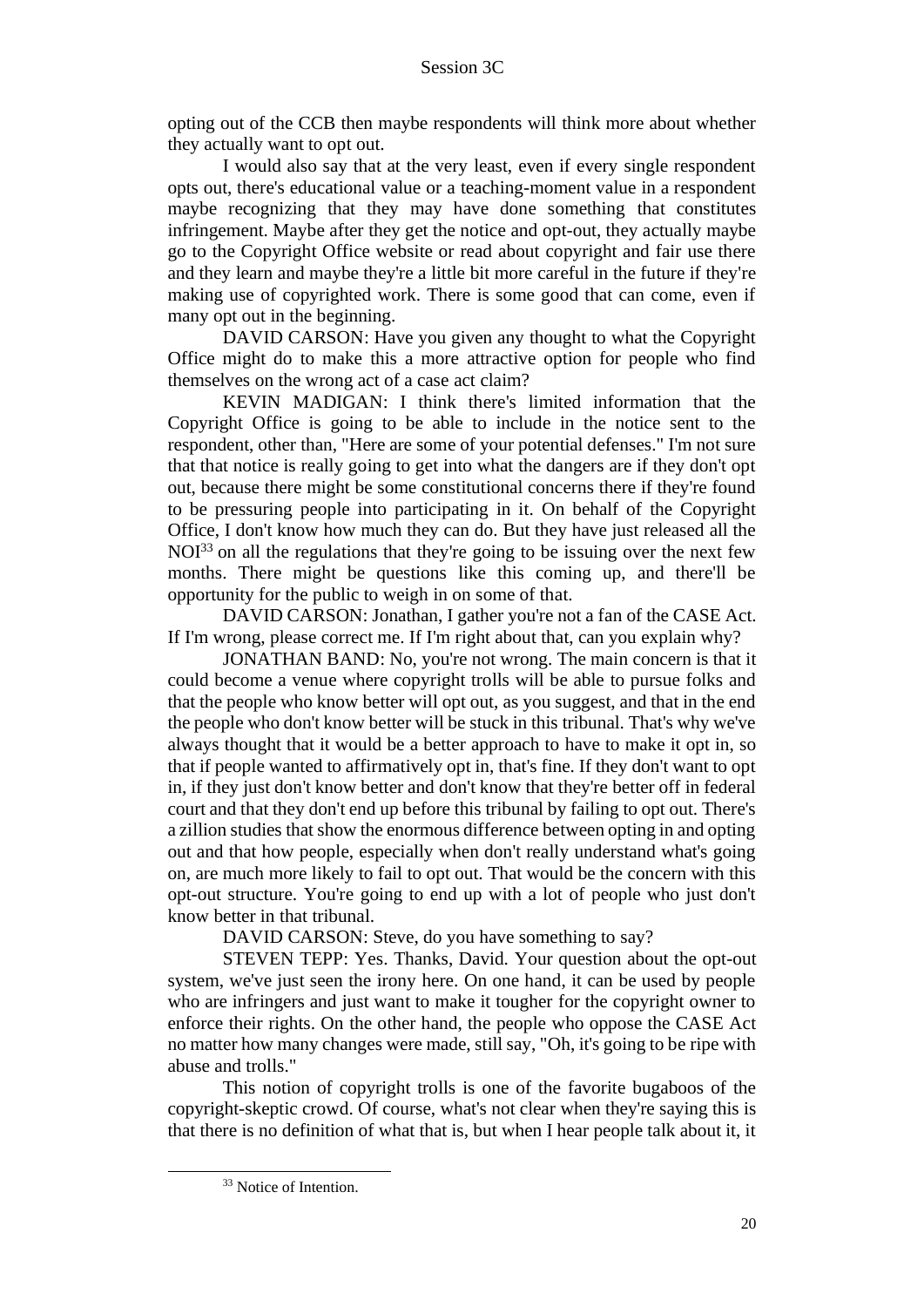very often ends up being legitimate copyright owners who actually are pursuing actual infringements. To the extent that there are lawyers out there engaging in abusive litigation practices that violate federal rules, they've been sanctioned, and that's appropriate, and that's what the Federal Rules of Civil Procedure are for.

My view of the CASE Act is this, it's got so many safeguards against abuse: limitations on damages, the opt-out provision, and limitations on the number of cases a single complainant can bring. It is virtually impossible to imagine it would genuinely be a preferred option for abuse. It's also true that sophisticated infringers who are willing to gamble going to federal court may opt out. Of course, they are taking a gamble, because if the copyrighter decides to pursue the case in federal court, it's going to cost that defendant a lot more money to defend their case, just as it will cost the copyright owner a lot more money to pursue it. My view, in the end, is that the CASE Act provides a very good forum for genuine good-faith disputes. You're a copyright owner, you genuinely think I have infringed your rights, I genuinely think I didn't, and we're both looking for a simple way to resolve that. We can't reach an agreement on settlement, so we're going to go to the Copyright Claims Board and settle it there in a relatively efficient manner.

DAVID CARSON: Bob, you're a lawyer in private practice, you've represented plaintiffs and defendants. What role do you see for private practitioners in this system? Is it one where you really can't see much of a role for people who are necessarily going to have to charge their clients fees to represent them?

ROBERT BERNSTEIN: I really don't. I would prefer, if I could, to make a comment on a subject that has not yet been addressed, perhaps because it is often ignored in fair use decisions. That is whether the withholding of injunctive relief could reduce the tension between (a) the public interest in promoting the progress of the arts by protecting the exclusive rights of copyright owners, and (b) the public interest in the fair use of pre-existing works in the creation of new ones. If you go back to *Harper & Row*, <sup>34</sup> the Supreme Court, in *dicta*, observed that not every case is worthy of an injunction. Judge Leval commented in a Copyright Society Brace Lecture in 1989 that if an injunction had been sought in that case, the fair use analysis might have been different.<sup>35</sup>

In *eBay v MercExchange*, <sup>36</sup> the Supreme Court held that four factors must be considered before granting injunctive relief. One of those factors – the public interest – would weigh against granting injunctive relief when the defendant's work, even if infringing, nevertheless provides significant cultural benefits. In that event, the plaintiff could still recover damages. Such an approach would encourage the courts to have more flexibility in balancing the diverse interests impacted by their copyright decisions.

DAVID CARSON: You obviously attended the Brace Lecture by my former partner Richard Dannay several years ago, and he articulated pretty much the same thought.

ROBERT BERNSTEIN: I have a copy in front of me.

<sup>34</sup> Harper & Row, Publishers, Inc. v. Nation Enters., 471 U.S. 539 (1985).

<sup>&</sup>lt;sup>35</sup> Pierre N. Leval, *Fair Use or Foul?*, 36 J. COPYRIGHT SOC'Y 167 [the 1989 Donald C. Brace Memorial Lecture].

<sup>36</sup> eBay Inc. v. MercExchange, L.L.C., 547 U.S. 388 (2006).